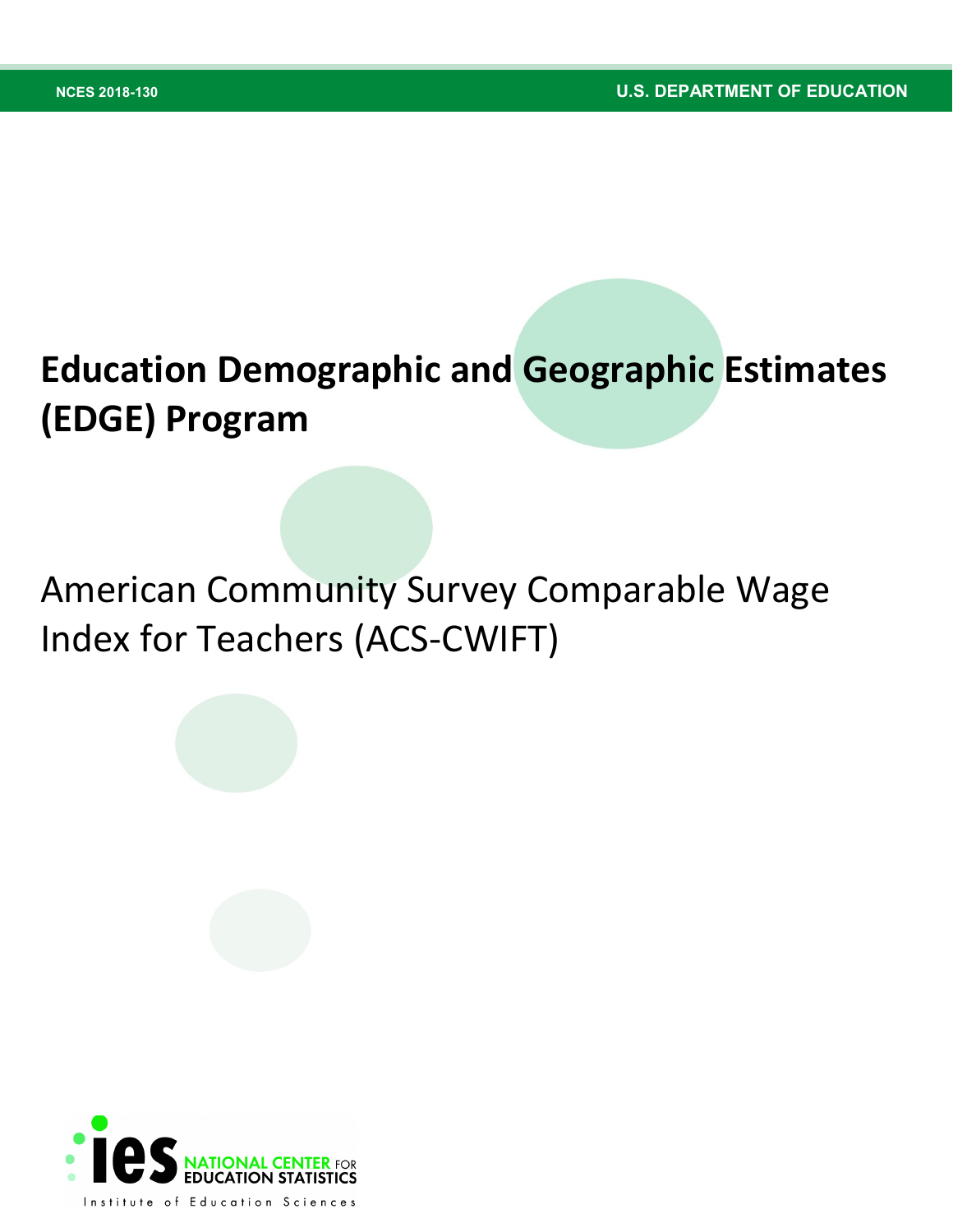# **Education Demographic and Geographic Estimates (EDGE) Program**

American Community Survey Comparable Wage Index for Teachers (ACS-CWIFT)

MAY 2019

**Stephen Q. Cornman** National Center for Education Statistics

**Laura C. Nixon and Matthew J. Spence** U.S. Census Bureau

**Lori L. Taylor** Bush School of Government and Public Service, Texas A&M University

**Douglas E. Geverdt** National Center for Education Statistics

NCES 2018-130 **U.S. Department of Education**

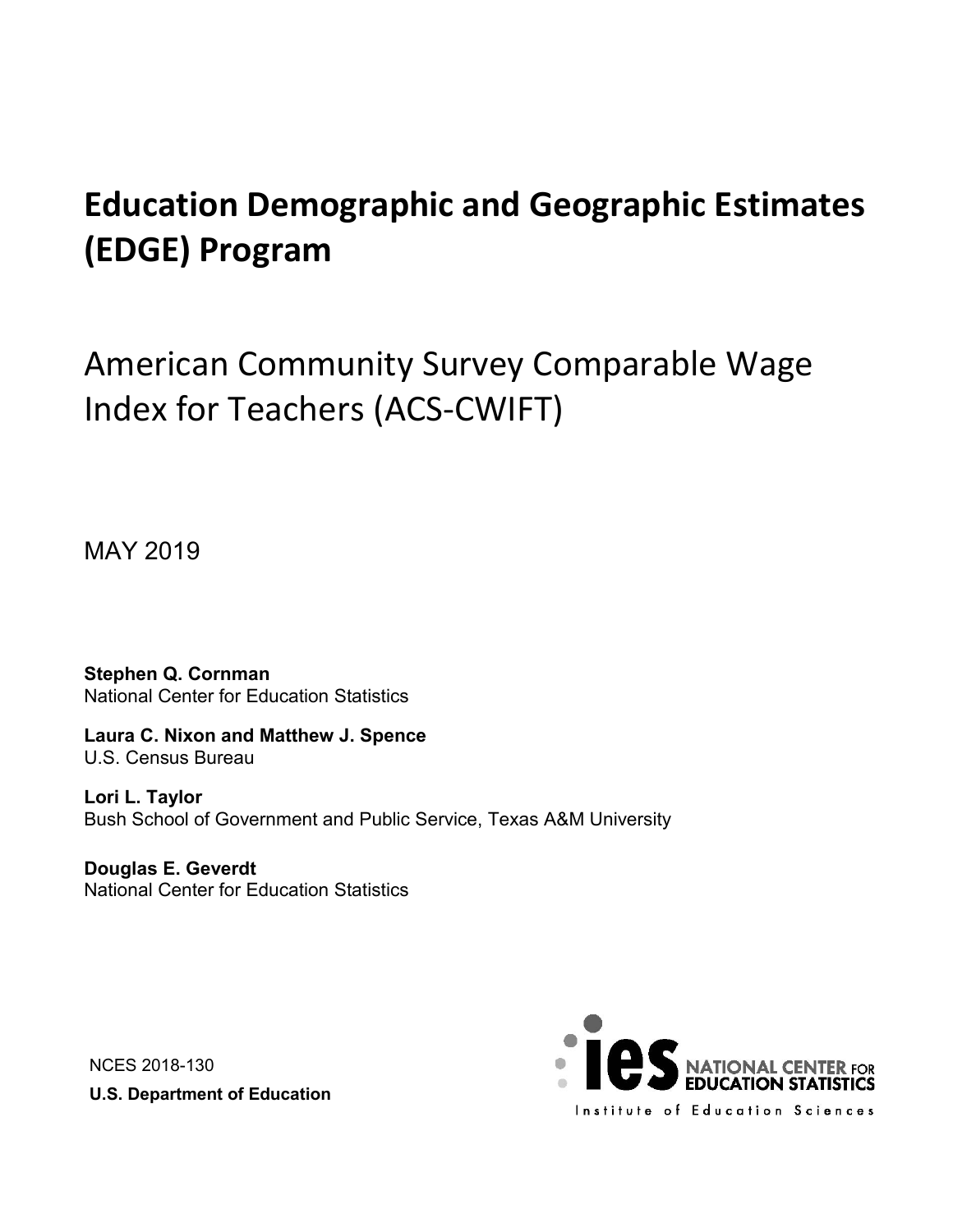**U.S. Department of Education**  Betsy DeVos *Secretary* 

**Institute of Education Sciences**  Mark Schneider *Director*

**National Center for Education Statistics**  James Lynn Woodworth *Commissioner* 

#### **Administrative Data Division**  Ross Santy *Associate Commissioner*

The National Center for Education Statistics (NCES) is the primary federal entity for collecting, analyzing, and reporting data related to education in the United States and other nations. It fulfills a congressional mandate to collect, collate, analyze, and report full and complete statistics on the condition of education in the United States; conduct and publish reports and specialized analyses of the meaning and significance of such statistics; assist state and local education agencies in improving their statistical systems; and review and report on education activities in foreign countries.

NCES activities are designed to address high-priority education data needs; provide consistent, reliable, complete, and accurate indicators of education status and trends; and report timely, useful, and high-quality data to the U.S. Department of Education, Congress, states, other education policymakers, practitioners, data users, and the general public. Unless specifically noted, all information contained herein is in the public domain.

We strive to make our products available in a variety of formats and in language that is appropriate to a variety of audiences. You, as our customer, are the best judge of our success in communicating information effectively. If you have any comments or suggestions about this or any other NCES product or report, we would like to hear from you. Please direct your comments to

NCES, IES, U.S. Department of Education 550 12th Street SW Washington, DC 20202

#### May 2019

This publication is only available online at th[e NCES Home Page.](http://nces.ed.gov/) To download, view, and print the report as a PDF file, go to th[e NCES Publications and Products](http://nces.ed.gov/pubsearch) page.

Mention of trade names, commercial products, or organizations does not imply endorsement by the U.S. Government.

#### **Suggested Citation**

Cornman, S.Q., Nixon, L.C., Spence, M.J., and Taylor, L.L., Geverdt, D.E. (2019). *Education Demographic and Geographic*  Estimates (EDGE) Program: American Community Survey Comparable Wage Index for Teachers (ACS-CWIFT) (NCES 2018-130). U.S. Department of Education. Washington, DC: National Center for Education Statistics. Retrieved [date] from http://nces.ed.gov/pubsearch/.

**Content Contact** Doug Geverdt (202) 245-8230 douglas.geverdt@ed.gov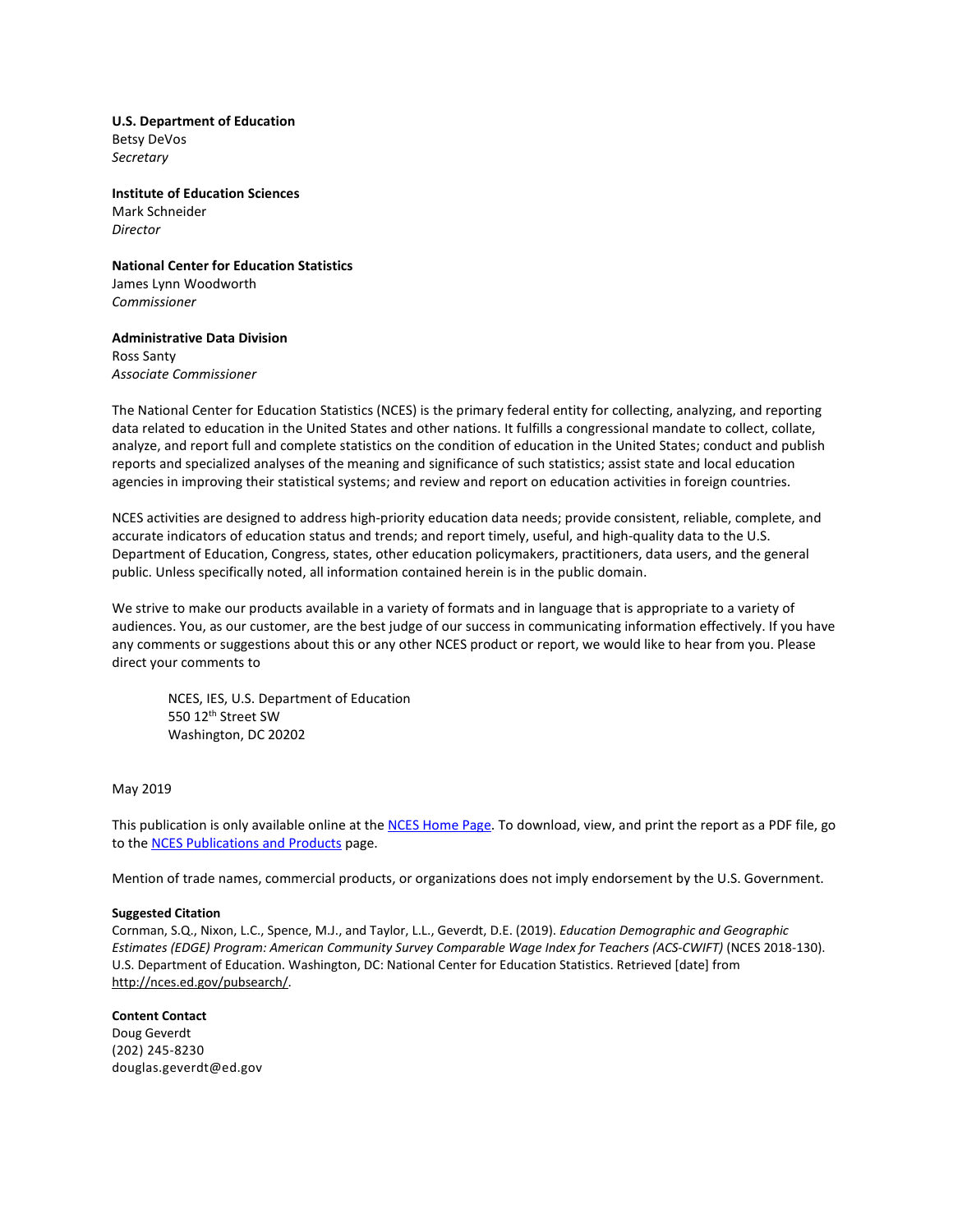# **Contents**

<span id="page-3-0"></span>

|     | 1.0 Introduction to the American Community Survey Comparable Wage Index for Teachers (ACS-CWIFT) |  |  |  |  |
|-----|--------------------------------------------------------------------------------------------------|--|--|--|--|
|     | 1.1                                                                                              |  |  |  |  |
|     | 1.2                                                                                              |  |  |  |  |
|     |                                                                                                  |  |  |  |  |
|     | 2.1                                                                                              |  |  |  |  |
|     | 2.2                                                                                              |  |  |  |  |
|     | 2.3                                                                                              |  |  |  |  |
|     | 2.4                                                                                              |  |  |  |  |
|     | 2.5                                                                                              |  |  |  |  |
|     | 2.6                                                                                              |  |  |  |  |
|     |                                                                                                  |  |  |  |  |
|     | 3.1                                                                                              |  |  |  |  |
|     | 3.2                                                                                              |  |  |  |  |
|     | 3.3                                                                                              |  |  |  |  |
|     | 3.4                                                                                              |  |  |  |  |
|     | 3.5                                                                                              |  |  |  |  |
|     | 3.6                                                                                              |  |  |  |  |
| 4.0 |                                                                                                  |  |  |  |  |
|     |                                                                                                  |  |  |  |  |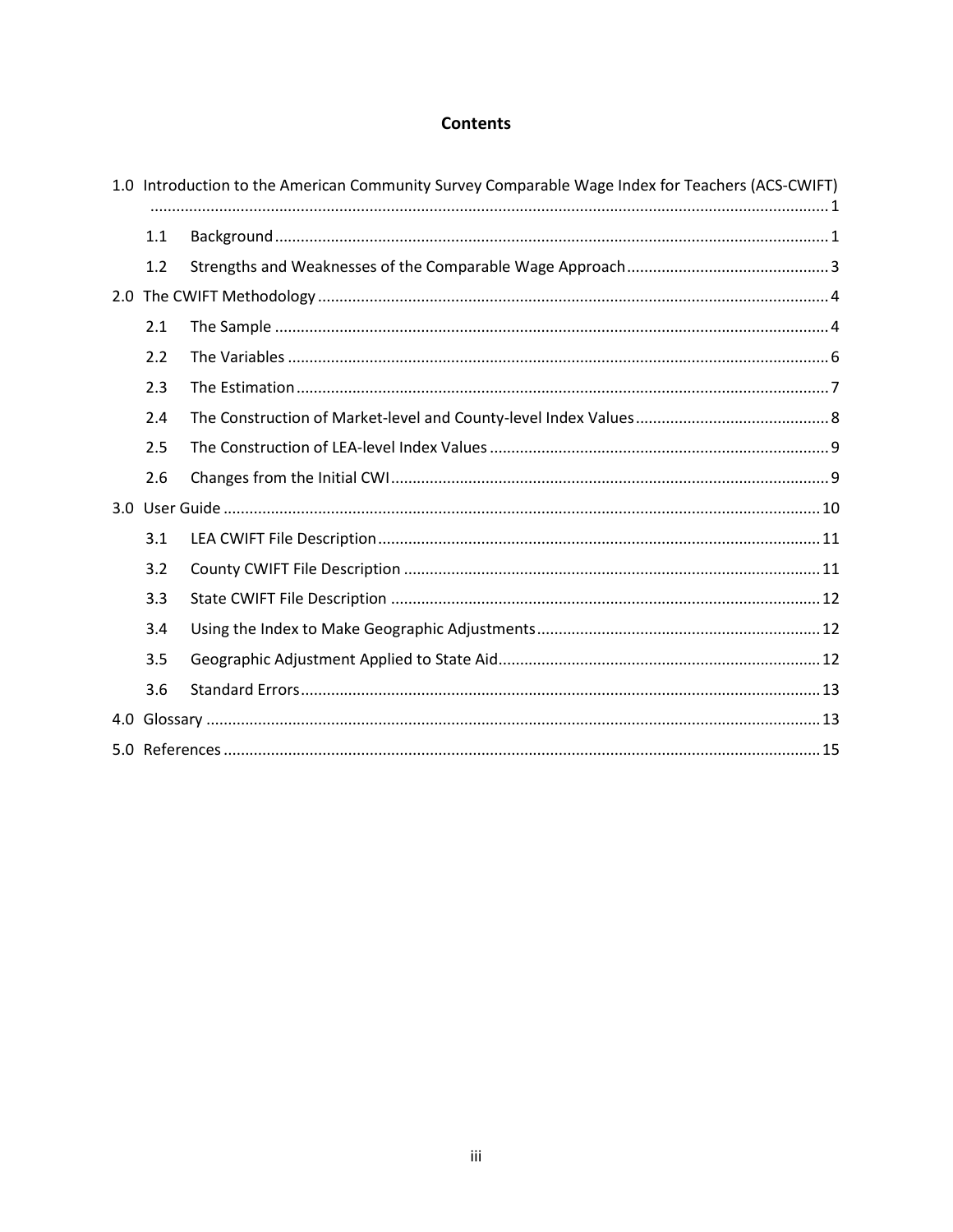# **1.0 Introduction to the American Community Survey Comparable Wage Index for Teachers (ACS-CWIFT)**

The Comparable Wage Index (CWI) is an index that was initially created by the National Center for Education Statistics (NCES) to facilitate comparison of educational expenditures across locales (principally school districts, or local educational agencies—LEAs) or states (state educational agencies— SEAs).[1](#page-4-1) The CWI is a measure of the systematic, regional variations in the wages and salaries of college graduates who are not PK-12 educators as determined by reported occupational category. It can be used by researchers to adjust district-level finance data at different levels in order to make better comparisons across geographic areas.

This documentation describes the creation of a CWI for teachers based primarily on the American Community Survey (ACS). The ACS, an ongoing survey conducted by the U.S. Census Bureau, has replaced the decennial census as the primary source of detailed demographic information about the U.S. population. It provides information about the earnings, age, occupation, industry, and other demographic characteristics for millions of U.S. workers. The ACS-CWIFT (called CWIFT throughout the rest of this document) measures wage and salary differences for college graduates, using an analysis that is modeled after the baseline analysis used to construct the original CWI released by NCES in 2006.

The remainder of this documentation includes background information, detailed information about the CWIFT, a user guide, and a glossary of terms.

## <span id="page-4-0"></span>**1.1 Background**

 $\overline{a}$ 

Geographic cost data for states, metropolitan areas, and school districts are frequently and widely requested by policymakers, the public, practitioners, and school finance research community. In response, the National Center for Education Statistics (NCES) has engaged in a long tradition of publishing research and analysis on geographic cost indices.<sup>[2](#page-4-2)</sup> This report documents the newly developed American Community Survey Comparable Wage Index for Teachers (CWIFT).

The goal of any geographic cost index is to measure uncontrollable differences in the purchasing power of school districts so that comparisons among districts or across time can be based on real educational resources. Where costs are high, districts are unable to purchase as many real resources for each dollar of expenditure; where costs are low, districts have greater purchasing power and are able to provide more real resources for similar levels of spending. In other words, school districts in high cost environments must spend more than school districts in low cost environments just to provide the same level of educational services. A geographic cost index attempts to describe how much more. The cost of labor, in particular the wages paid to teachers, is one of the largest costs for school districts. For this reason, NCES has focused on measuring the variation in labor costs by geographic location.

<span id="page-4-1"></span><sup>&</sup>lt;sup>1</sup> The CWI was initially developed by Dr. Lori L. Taylor at the Bush School of Government and Public Service, Texas A&M University and William J. Fowler, Jr. at NCES. Dr. Taylor's research was supported by a contract with the NCES. The complete description of the research is provided in the NCES Research and Development report "A Comparable Wage Approach to Geographic Cost Adjustment" (NCES 2006-321). Dr. Alan F. Karr and Dr. Satkartar K. Kinney at the National Institute for Statistical Sciences (NISS) also provided valuable assistance and guidance to NCES about geographic adjustment factors. Their technical reviews and supplemental analysis directly informed and benefited the development of the CWIFT.

<span id="page-4-2"></span><sup>2</sup> For example, see Brazer and Anderson (1983), Barrow (1994), Chambers (1998), Fowler and Monk (2001), Goldhaber (1999), Taylor and Keller (2003), and Taylor and Fowler (2006).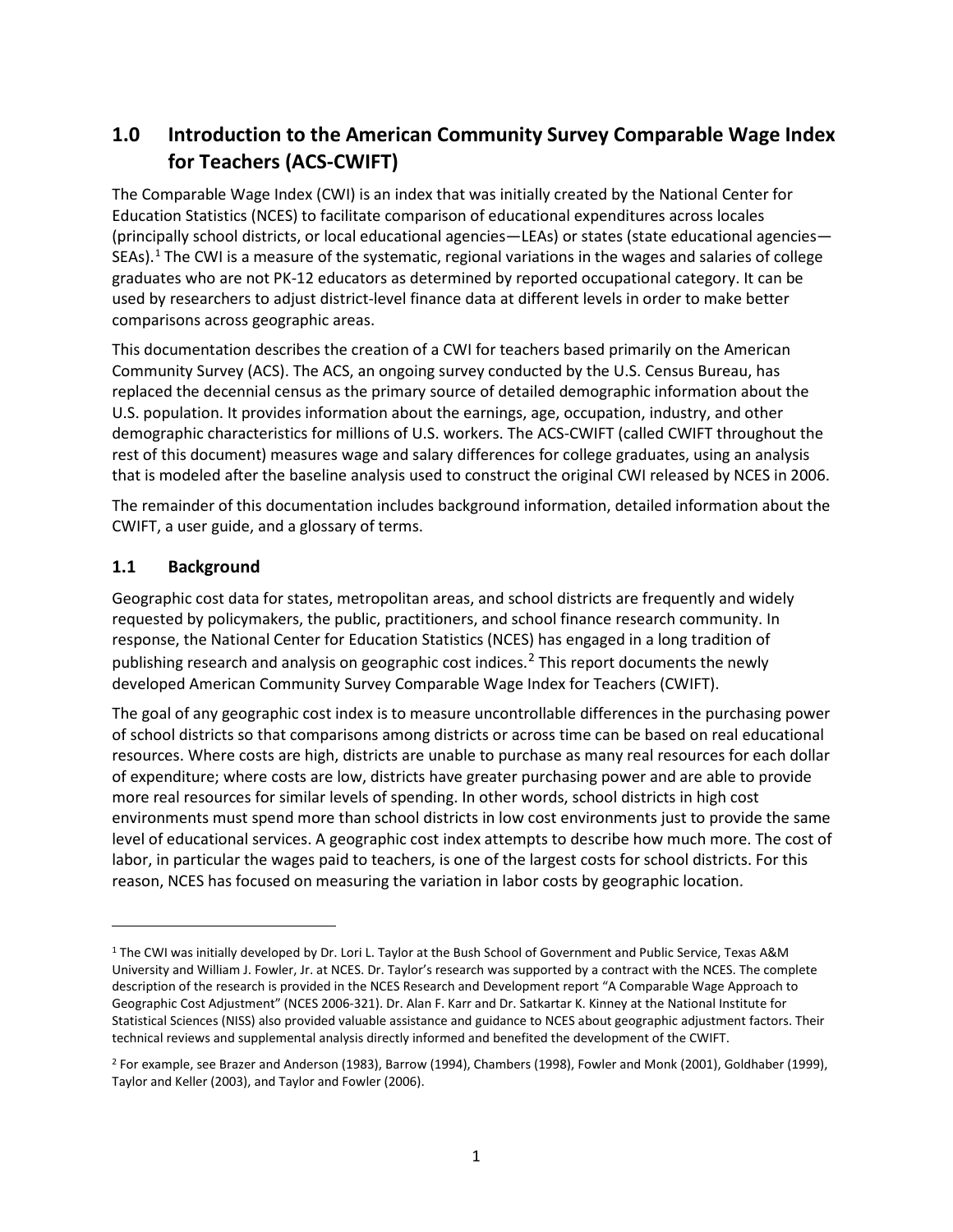The CWIFT is designed to identify geographic variation in wages for college-educated workers outside of the education field after controlling for job-related and demographic characteristics.<sup>[3](#page-5-0)</sup> The basic premise of any CWI is that all types of workers demand higher wages in areas where the cost of living is high or desirable local amenities (such as good climate, low crime rates, or access to beaches, museums, and fancy restaurants) are lacking. As a result, it should be possible to measure most of the geographic variation in the cost of hiring teachers and other PK-12 educators by observing systematic, regional variations in the wages of comparable workers who are not PK-12 educators.[4](#page-5-1)

In theory, if accountants, nurses, and computer programmers, for example, all earn 5 percent more than the national average for their professions in Houston, then it is reasonable to expect that the cost of hiring teachers in Houston would also be 5 percent more than the national average for teachers.

The CWIFT has been developed as a special tabulation of restricted-use data from the three most recent years of the ACS. The CWIFT measures local differences in the prevailing wage for college graduates in all jobs.

The CWIFT updates the baseline analysis used to estimate the initial CWI developed by NCES (Taylor and Fowler 2006). The initial CWI developed by NCES was based on public-use data from the 2000 Census. The initial CWI based labor market definitions on Public Use Microdata Areas (PUMAs) which are "special non-overlapping areas that partition each state into congruous geographic units containing no fewer than 100,000 people each."<sup>[5](#page-5-2)</sup> In constructing the CWIFT, Census Bureau researchers have access to the restricted-use files and are therefore able to base local labor market definitions on counties, which are the units of analysis most commonly used by the US Bureau of Labor Statistics (BLS) to define labor markets.<sup>[6](#page-5-3)</sup> As a result, in stark contrast to the initial CWI released by NCES which provided labor cost estimates for 800 labor market areas, the CWIFT provides labor cost estimates for 1,570 local labor market areas.

The CWIFT incorporates the recommendations of an expert panel on the CWI convened by NCES in January 2012. The expert panel recommended that NCES annually produce and release geographic adjustment factors for educational expenditures.<sup>[7](#page-5-4)</sup> The panel recommended that the factors be based on

 $\overline{\phantom{a}}$ 

<span id="page-5-0"></span><sup>&</sup>lt;sup>3</sup> The ACS asks respondents questions related to income in the past twelve months. If the respondent reports receiving income in "[w]ages, salary, commissions, bonuses, or tips from all jobs," they are asked to "[r]eport amount before deductions for taxes, bonds, dues, or other items" for the 12 months prior to the response date. Any future reference to "wage(s)' or "wage(s) and salary(ies)" in this documentation includes all the items contained in the question. Any future references of "log wage(s)" includes the log of wage(s) and salary(ies).

<span id="page-5-1"></span><sup>4</sup> For example, see Rothstein and Smith (1997), Guthrie and Rothstein (1999), Goldhaber (1999), Alexander et al. (2000), Taylor et al. (2002), Stoddard (2005), Taylor (2006), and Taylor (2015).

<span id="page-5-2"></span><sup>5</sup> PUMA definition is available on th[e Census Bureau's website about ACS PUMS.](https://www.census.gov/programs-surveys/acs/technical-documentation/pums/about.html)

<span id="page-5-3"></span><sup>6</sup> The BLS provides wage and employment data for counties, metropolitan areas and nonmetropolitan areas. Metropolitan areas "consist of one or more counties (or towns and cities in New England) and contain a core area with a substantial population that has a high degree of economic and social integration with the surrounding areas." Source[: BLS Wage Data](https://stats.bls.gov/bls/blswage.htm)  [Overview website.](https://stats.bls.gov/bls/blswage.htm) 

<span id="page-5-4"></span><sup>7</sup> The NISS/NCES Technical Expert Panel made the following recommendations (Karr and Kinney 2012):

<sup>1.</sup> NCES annually produce and release geographical adjustment factors for educational expenditures (referred to [ ] as GAFEEs).

<sup>2.</sup> GAFEEs should: a. Support both cross-sectional and temporal comparisons; b. Be accompanied by detailed documentation of the data sources, methodology and statistical uncertainties in their values.

<sup>3.</sup> GAFEEs be based on one-year restricted-access data files produced by the American Community Survey (ACS), and be reported as rapidly as possible once data become available.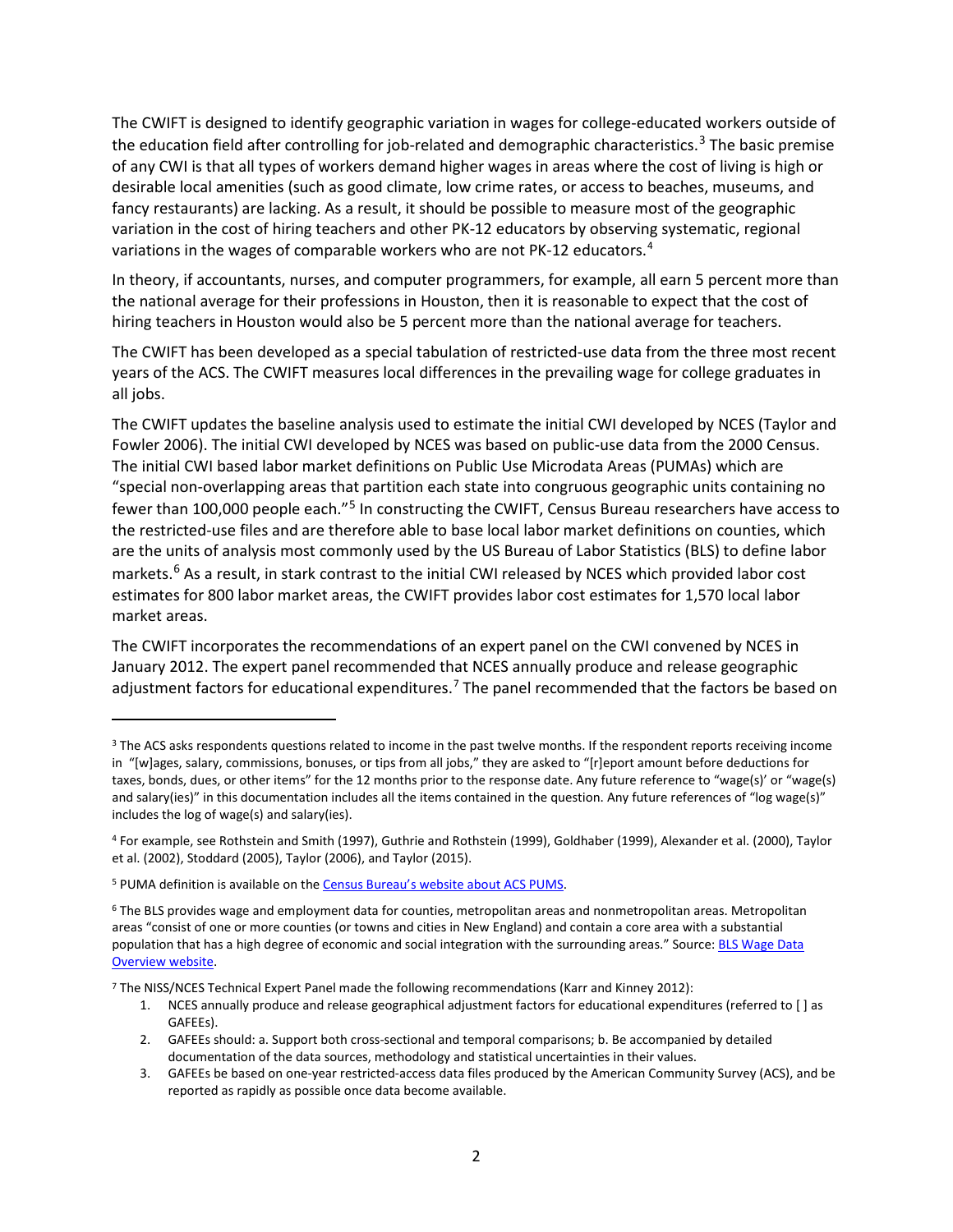one-year restricted-access data files produced by the American Community Survey (ACS), but recognized that it may be desirable to base the estimation on multiple years. The CWIFT uses three years of restricted-access data in order to contain sufficient sample in optimally-sized local labor markets for high data quality.

# <span id="page-6-0"></span>**1.2 Strengths and Weaknesses of the Comparable Wage Approach**

A CWI offers many advantages over other geographic cost adjustment methodologies.<sup>8</sup> A CWI can be estimated from existing data, making it more cost-effective to estimate and update than other approaches.

A CWI clearly measures costs that are beyond the control of school district administrators. Unlike cost adjustments that are based on analyses of school district expenditures (as in Chambers 1998 or Taylor, Chambers, and Robinson 2004) there is no risk that a CWI confuses high-spending school districts with high-cost school districts and no need to rely on statistical technique and researcher judgment to separate controllable from uncontrollable costs.

A CWI is also appropriate regardless of the competitiveness of teacher labor markets. If a lack of competition in the teacher market distorts teacher compensation patterns, then cost indexes based on teacher compensation will be biased, but a CWI will not (Hanushek 1999; Goldhaber 1999).

A CWI reflects differences in amenities as well as the cost of living. As such, it is a more complete price index than the cost of living indices used for regional cost adjustments in the Colorado and Wyoming school funding formulas (Taylor 2015). Cost of living indices like the Wyoming Cost of Living Index have been criticized for over-estimating labor costs in locations where attractive amenities make it a desirable place to live and work (Rothstein & Smith 1997; Stoddard 2005; Taylor 2015).

Another advantage of the comparable wage approach is its general applicability. Because the resulting cost index is based on systematic differences in the general wage level, it can be used to measure labor costs not only for public elementary and secondary education, but also for private schools, job training programs, and postsecondary institutions.

There are also a number of limitations to using a CWI to measure variations in the cost of education. First, the CWI is a labor cost index, and labor cost is only part of the total cost of education—albeit a very large part. It could be problematic to apply a labor cost index such as the initial CWI or CWIFT to school district expenditures that are not affected by labor cost differentials, such as energy costs (Smith et al. 2003).

Second, the labor cost model underlying any CWI presumes that workers are mobile. If moving costs or other barriers to moving slow worker migration, then "labor cost may temporarily diverge from what would be expected given local amenities and the local cost of living. Employers in fast-growing industries and school districts in fast-growing areas may need to pay a temporary premium to attract workers. [A] CWI cannot capture this effect." (Taylor 2006, p. 352).

 $\overline{a}$ 

<sup>4.</sup> GAFEEs be calculated using a modification of the current CWI base year methodology that: a. Accounts properly for the state-level random effects, and estimates these effects correctly; b. Does not exclude industry and occupation classifications related to education; c. Includes the ACS field of degree variable as a predictor; d. Properly includes weights in the mixed model as well as in mean calculations across geography.

<span id="page-6-1"></span><sup>5.</sup> GAFEEs be reported to no more than two decimal places (x.yy). <sup>8</sup> For a more detailed discussion of the advantages and disadvantages of the CWI, see Taylor and Fowler (2006) or Taylor (2015).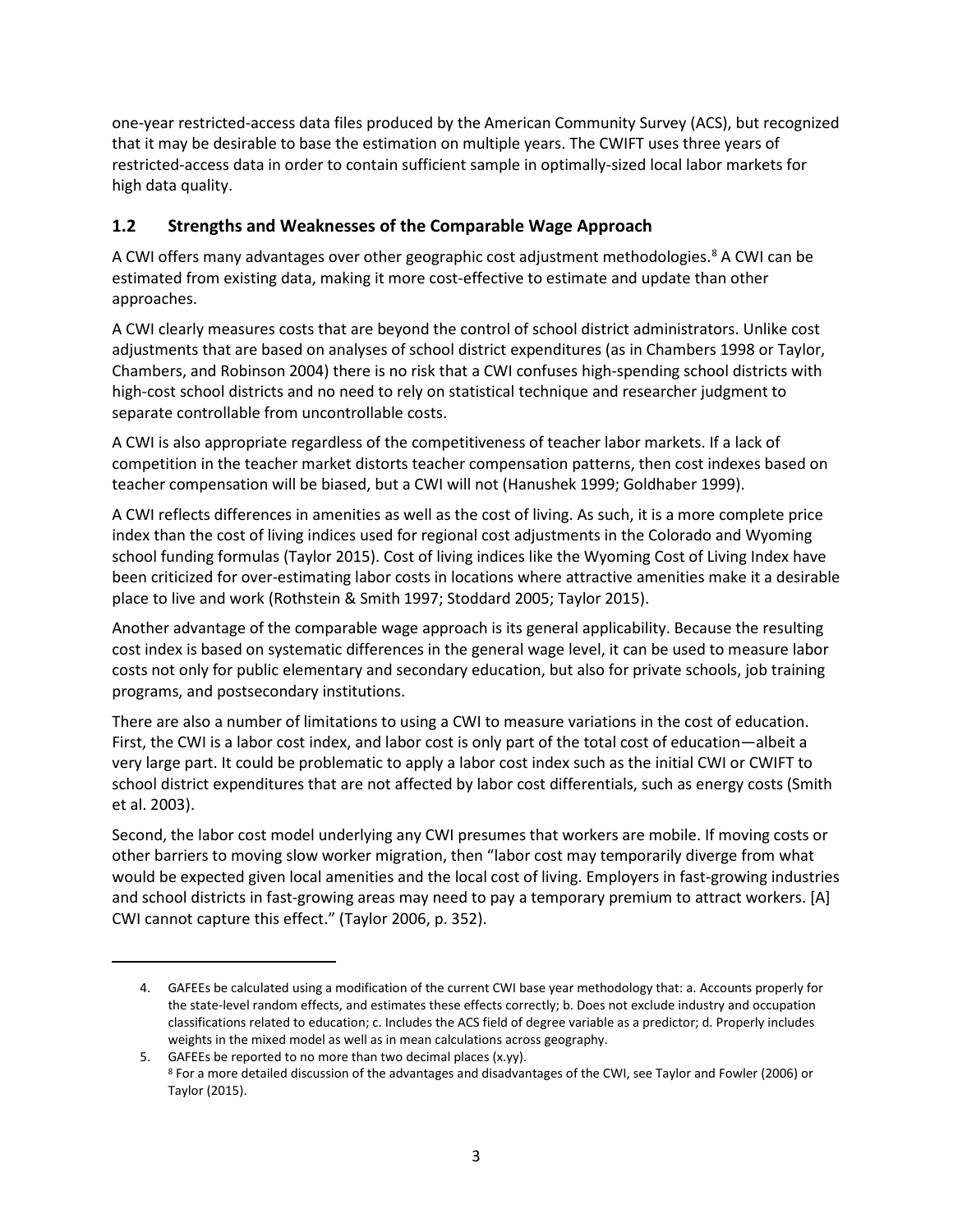Third, a CWI is constructed assuming that educators and the non-educator population under analysis are comparable with respect to their tastes for amenities and the cost of living. If comparability breaks down, then a CWI becomes a poor proxy for the cost of educator labor.

Fourth, a CWI is an estimate from a sample survey and is subject to the usual criticisms of sample-based research, including sampling error.<sup>[9](#page-7-2)</sup> As a result, data users will need to account for this variability when making claims about differences between estimated means. The CWIFT estimates are reported along with standard errors to facilitate this review.

Finally, a CWI is based on local labor markets, not school districts. It is not designed to capture variations in cost across school districts within a single labor market, such as those cost differences that might be attributable to working conditions in specific school districts. It is also not designed to map perfectly onto school district boundaries. When school districts operate in multiple labor markets (as may be the case when districts cross county lines), researchers must develop strategies for matching index values to school districts. Such strategies may introduce measurement error.

# <span id="page-7-0"></span>**2.0 The CWIFT Methodology**

The CWIFT is derived from a regression analysis of individual wage data. The data for the analysis come from the three ACS survey years because the sample is larger and yields more precise estimates of wages by location than could be generated using only a single year of ACS data. The larger sample also permits a much finer geographic breakdown than would be possible in an analysis based on a single year of the ACS.

The ACS asks respondents about employment characteristics, including location of workplace. Geography contributes to, and is involved in, ACS sampling, data collection, weighting, and data tabulation activities. The place of work geographies are derived from the respondents' answers to the survey and are not based on where the surveys are sent, which helps reduce the possibility of disclosure. The place of work geographies for this tabulation are counties.

The ACS collects respondents' total wages, not wages by job. Respondents with more than one job are identified by their primary occupation and industry, while the wages and hours worked may be based on more than one job. To the extent that hourly earnings differ between the primary and secondary job, this introduces a possible source of measurement error because the CWIFT regression model attributes all wages to the primary occupation and industry.<sup>[10](#page-7-3)</sup> The estimated coefficients for specific occupations or industries in which multiple job holding is more common, such as firefighters, emergency medical technicians, and dental hygienists, may be particularly affected. (Teachers are another occupation with relatively high rates of multiple job holding, but they are excluded from the estimation of the CWIFT.)

# <span id="page-7-1"></span>**2.1 The Sample**

l

The estimation sample has been constructed to ensure that the non-educator population is comparable to teachers with respect to their sensitivity to housing costs and local amenities.

<span id="page-7-2"></span><sup>9</sup> The CWIFT is also subject to nonsampling error such as nonresponse error, coverage error, measurement error, and processing error. For more information on ACS methodology, see th[e Census Bureau's ACS website.](https://www.census.gov/programs-surveys/acs/)

<span id="page-7-3"></span> $10$  Hirsch, Husain and Winters (2016) "guestimate" that the difference in wages between primary and secondary jobs is approximately 6 percent. However, their estimates include all levels of educational attainment and include teachers, who are among the most common types of workers to hold secondary jobs. We have no data on the extent of wage differentials among college graduates who are not educators (the CWI population).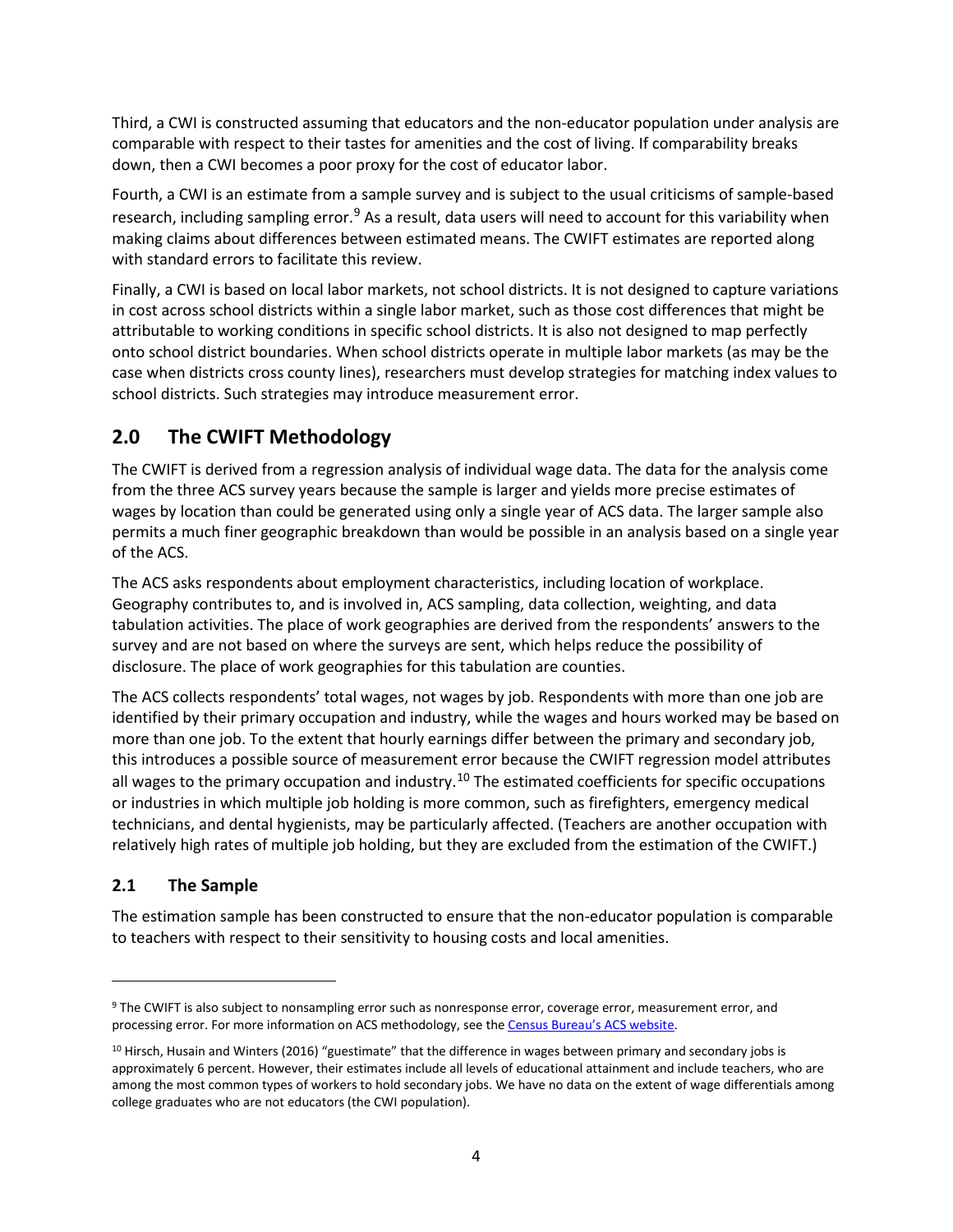The sample consists of people who:

- 1. Are employed in private for-profit, private not-for-profit, or government industries (excludes unemployed and self-employed/unpaid family workers)
- 2. Are between the ages of 18 and 80
- 3. Work at least 20 but fewer than 90 hours per week
- 4. Worked between 27 and 52 weeks in the past 12 months
- 5. Have at least a bachelor's degree
- 6. Have annual wage and salary earnings above \$5,000
- 7. Work in one of the 50 states or D.C.
- 8. Do not work in the elementary/secondary education industry and are not education administrators, teachers, librarians, teaching assistants, or miscellaneous other education workers.

(See Taylor and Fowler 2006).

l

Self-employed workers are excluded because their reported wage and salary earnings may not represent the market value of their time. Individuals who report working less than half time or for more than 90 hours a week are excluded, as are workers under the age of 18 and over the age of 80 and workers without a bachelor's degree, because they are unlikely to be comparable to teachers. Individuals who report earning less than \$5,000 in the past year (despite working at least half time) are excluded because their responses are implausible. Workers for whom the Census Bureau imputes key attributes of their job (wages, occupation, industry, or hours worked) from donor sample cases are excluded. Finally, individuals employed outside the United States are excluded because their wages may represent compensation for foreign travel or other working conditions not faced by domestic workers.

The estimation sample does not include anyone who has a teaching or educational administration occupation or who is employed in the elementary and secondary education industry.<sup>[11](#page-8-0)</sup> Such persons are excluded from the analysis because it is conceptually important that the wages and salaries reflected in the CWIFT be outside of school district control (i.e., be independent of school district hiring practices or the influences of unionization). Including PK-12 educators in the estimation sample would undermine one of the key advantages of the CWI approach to educational cost adjustment.

All other occupations and industries have been included in the analysis. Retaining all non-educator occupations and industries greatly increases the sample size and reduces the noise in the estimates of local wage levels. Furthermore, as discussed in Taylor and Fowler (2006), a CWI is not influenced by differences in pay levels or job characteristics from one occupation or industry to another because it is based on demographically-adjusted pay differentials within each occupation or industry. Without evidence that differences in job description imply differences in tastes for housing or local amenities, there would be no gain from restricting the sample to a subset of occupations or industries.

<span id="page-8-0"></span><sup>&</sup>lt;sup>11</sup> The expert panel on the initial CWI released by NCES recommended that the geographic cost adjustment factors should not exclude industry and occupation classifications related to education, arguing that the original CWI was not very sensitive to the occupational and industry exclusions and that including the education sector would increase the sample size. However, the fact that the CWI reflects wage differences outside of education is crucially important conceptually and one of the major reasons why this approach appeals to researchers. Including educators in the estimation sample would fundamentally change the nature of the wage index.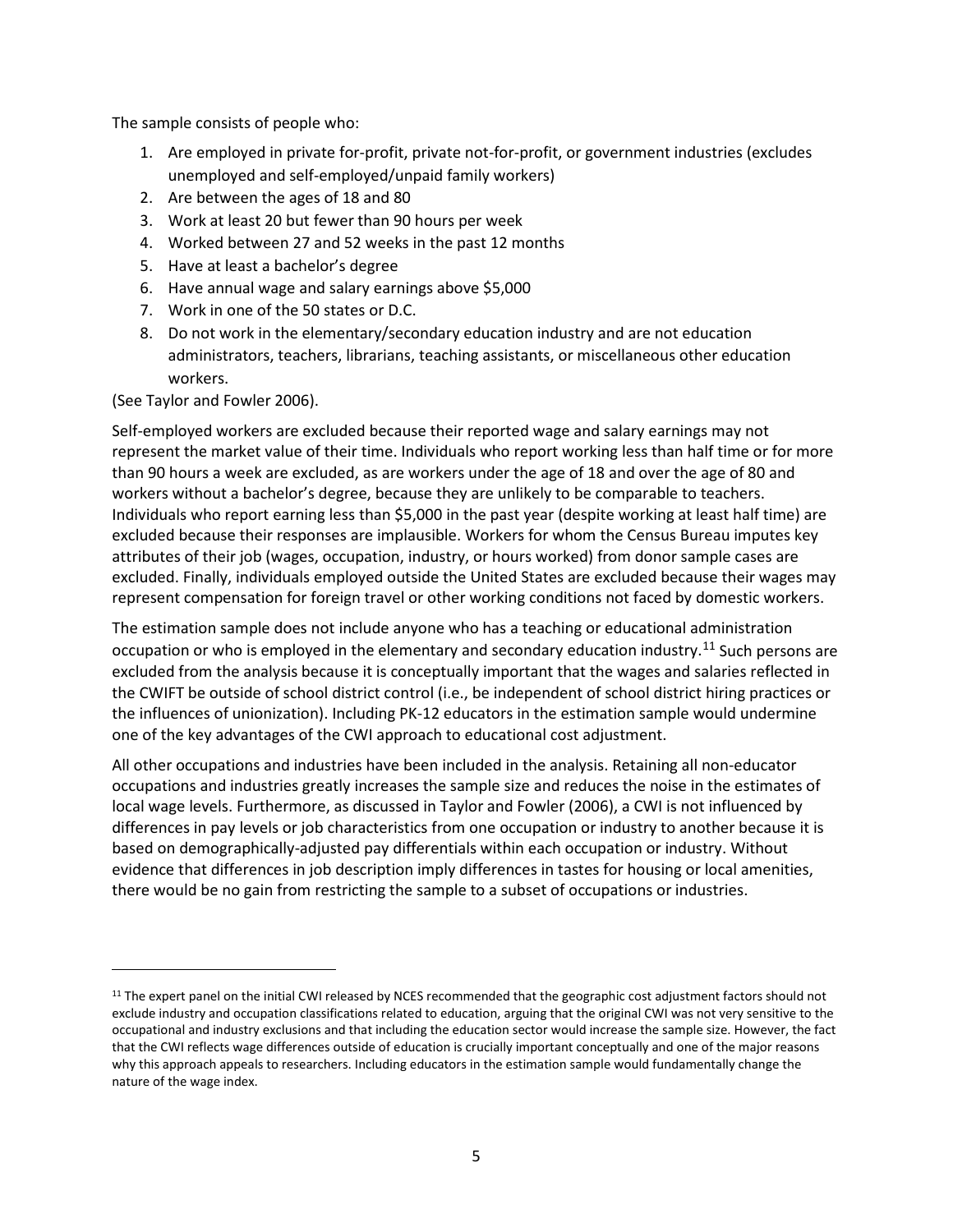## <span id="page-9-0"></span>**2.2 The Variables**

l

The dependent variable is the log of reported wage and salary earnings in the past year. Ideally, the dependent variables would reflect total compensation and include not only wages and salaries, but also fringe benefits. Unfortunately, survey respondents are not asked about the value of their fringe benefits<sup>[12](#page-9-1)</sup> (if any) so more complete data on worker compensation are not available.<sup>[13](#page-9-2)</sup>

The independent variables describe the workers and the jobs they held. The worker characteristics include continuous variables for age, age squared, and the number of hours worked per week; categorical variable for weeks worked per year; and indicator variables for gender, race, English-speaking ability, educational attainment, and undergraduate field of degree.<sup>[14](#page-9-3)</sup> The model includes the interaction between sex and age, to allow for the possibility that men and women have different career paths, and therefore different age-earnings profiles.<sup>[15](#page-9-4)</sup> The job characteristics include indicator variables for occupation and industry for each year. This specification allows wages to rise (or fall) more slowly in some occupations or industries than it does in others. Such flexibility is particularly important because the analysis period includes the period immediately after the "Great Recession," and some industries and occupations are recovering more slowly than others.

Finally, the regression includes indicator variables for each local labor market area. The local labor market indicators<sup>[16](#page-9-5)</sup> capture the effect on wages of all location-specific characteristics, including the price of housing, the crime rate, and the climate.<sup>[17](#page-9-6)</sup>

<span id="page-9-4"></span> $15$  This is a change from Taylor and Fowler (2006), and represents an enhancement in the modeling. The estimation suggests that the age-earnings profiles of men and women are different in statistically and analytically meaningful ways.

<span id="page-9-5"></span><sup>16</sup> The local labor market indicators, which are also known as labor market fixed effects, capture both measurable and unmeasurable characteristics of local labor markets.

<span id="page-9-1"></span><sup>&</sup>lt;sup>12</sup> The only question about fringe benefits included in the ACS was a yes or no question that did not differentiate between health insurance tied to the respondent's current job and health insurance tied to a family member's job or to the respondent's previous job. The question asks, "Is this person covered by any of the following types of health insurance or health coverage plans: Insurance through a current or former employer or union (of this person or another family member?)."

<span id="page-9-2"></span><sup>13</sup> To the extent that fringe benefits differ systematically across industries or occupations, they will be captured by regression fixed effects and have no impact on the CWIFT. However, as discussed in Taylor and Fowler (2006) systematic differences in benefits across states—such as those that might arise if workers take more of their compensation in the form of benefits in states with income tax than they do in states without income tax—could bias the CWIFT.

<span id="page-9-3"></span><sup>&</sup>lt;sup>14</sup> The degree fields are aggregated to the two-digit level, and include: agricultural sciences; environmental sciences; architecture; area ethnic and civilization studies; communications; communication technologies; computer and information sciences; cosmetology and culinary arts; education; engineering; engineering technologies; languages; family and consumer sciences; pre-law and legal studies; literature; liberal arts and humanities; library science; biological sciences; mathematics and statistics; military technologies; multidisciplinary studies; physical fitness, parks, recreation, and leisure; philosophy and religious studies; theology; physical and related sciences; applied biotechnology; psychology; criminal justice and fire protection; public administration, public policy and social work; social science; construction services; electrical and mechanical repairs and technologies; precision production; transportation sciences and technologies; visual and performing arts; healthcare; business; and history.

<span id="page-9-6"></span><sup>&</sup>lt;sup>17</sup> In contrast to the current CWIFT, the baseline model for the original CWI also included random effects for states. Although the Technical Expert Panel recommended that the predicted wages used to generate the CWI incorporate the average statelevel random effects, this would have been be particularly consequential for index values in metropolitan areas that straddle state lines (such as Kansas City or New York City). The CWIFT local labor markets do not cross state lines, which removes the need for any state-level random effects.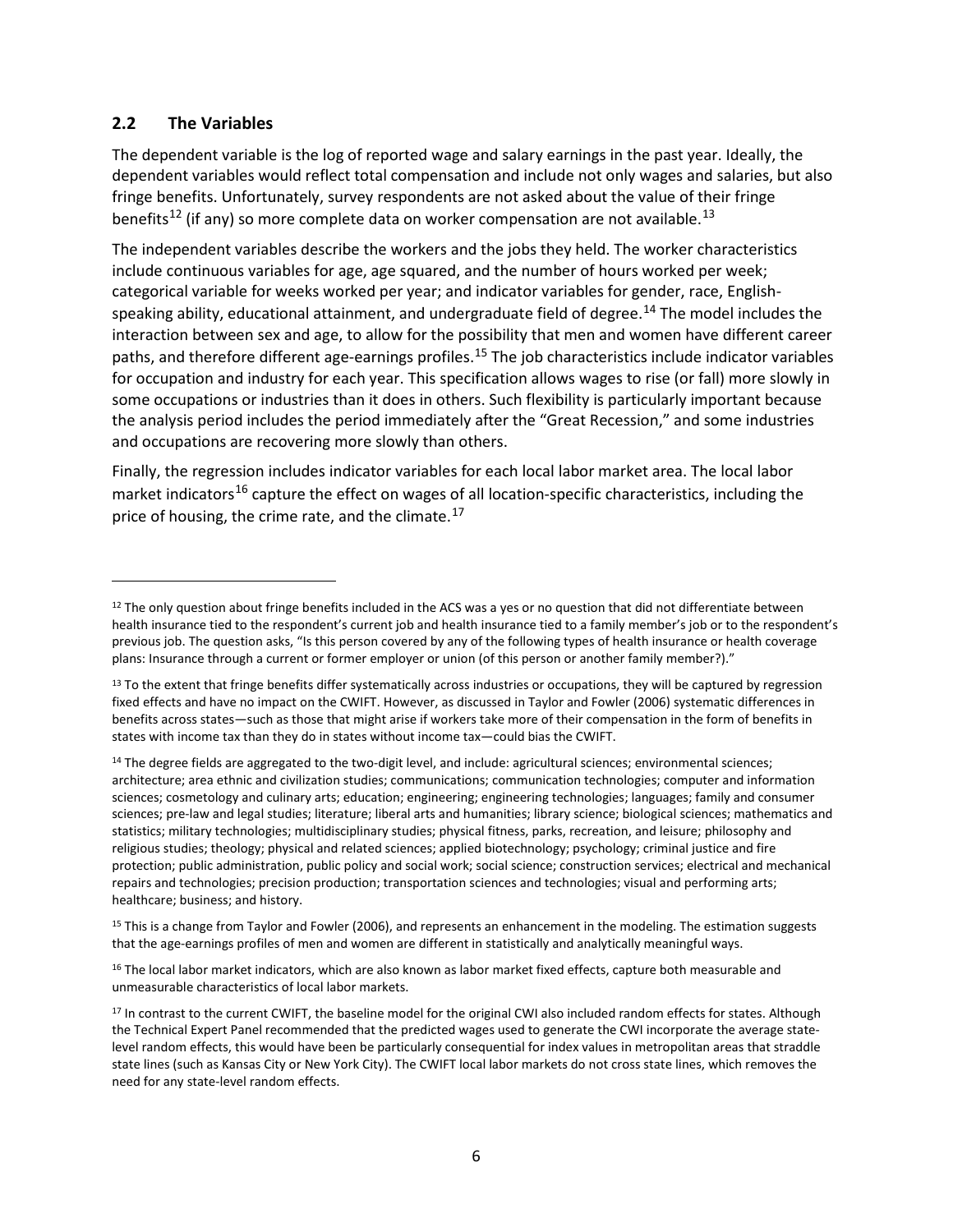The regression model is produced using ACS person data collected over three survey years. The models are produced for "local labor market" geographic areas. The first production of CWIFT used data from 2013-2015 and is referred to as the 2015 CWIFT. It contained 1,570 local labor markets in the United States. The 1,570 local labor market areas are based on counties or county equivalents and an individual's reported place of work, not place of residence. As such, it is possible for an individual to live in one county but work in another. Each individual's compensation contributes to the estimate of the prevailing wage in their place of work, regardless of their place of residence.

NCES requested a minimum number of sample cases to help improve data quality and to keep local labor market geographies stable over time. Each local labor market must contain at least 100 unweighted universe cases per county of work from data collected in 2013 through 2015. Those that do not meet the minimum are successively combined with the neighboring county within the same state that has the fewest cases until every local labor market has at least 100 unweighted universe cases. The neighboring counties are determined by a county adjacency file that was created from the U.S. Census Bureau's 2015 TIGER geographic shapefiles. Counties must share a least one mile of border to be considered "neighboring." The local labor markets are created with at least 100 unweighted universe cases to allow for fluctuations in sample count in subsequent years and still provide sufficient sample size for estimation (at least 50 cases). Local labor markets will be redefined with new ACS data when (1) county boundaries change and cross the local labor markets boundaries and/or (2) local labor markets do not contain a sufficient number of sample cases to produce reliable estimates. The user notes associated with each file will identify the year that the local labor markets were defined.

# <span id="page-10-0"></span>**2.3 The Estimation**

 $\overline{\phantom{a}}$ 

Table 1 presents selected coefficients from generalized least squares estimation of the CWIFT wage model from the initial production year. The estimation sample for the first production of CWIFT contained 1,391,896 survey respondents and the regression is weighted using the person weights provided by the Census Bureau. Replicate weights are used to incorporate known sampling error into adjusted standard errors for the coefficients.<sup>[18](#page-10-1)</sup> The ACS employs the Successive Differences Replication (SDR) method […] to produce variance estimates. It has been the method used to calculate ACS estimates of variances since the start of the survey" (ACS Design and Methodology, 2014 – Chapter 12, Page 1). ACS replicate weights were applied to the CWI model using SAS PROC SURVEYREG to help account for known sampling error.<sup>[19](#page-10-2)</sup>

As the table illustrates, the estimated model is consistent with reasonable expectations about labor markets. Wages and salaries increase with the amount of time worked per week and the number of weeks worked per year. Wages and salaries also rise as workers get older, but the increase is more rapid for men than for women (perhaps because age is not as good an indicator of experience for women as it is for men). Workers with advanced degrees earn systematically more than workers with a bachelor's degree. Non-Hispanic whites earn systematically more than comparable individuals from other racial or

<span id="page-10-1"></span><sup>18</sup> Replicate weights were used to adjust the standard errors of the CWI for survey error in addition to model error. The use of replicate weights has no effect on the CWI values themselves. For more information on ACS design and methodology see the [Census Bureau's ACS Design and Methodology Report.](https://www.census.gov/programs-surveys/acs/methodology/design-and-methodology.html) Information on replicate weights and variance estimation can be found in Chapters 11 and 12. For additional discussion of ACS variance estimation, see Chapter 12 of the ACS Design and Methodology [report.](https://www2.census.gov/programs-surveys/acs/methodology/design_and_methodology/acs_design_methodology_ch12_2014.pdf)

<span id="page-10-2"></span><sup>&</sup>lt;sup>19</sup> The model incorporated ACS replicate weights to estimate sampling errors of the estimators using SAS PROC SURVEYREG. Additional information of the SAS SURVEYREG procedure is available here on the [SAS support page overview of SURVEYREG](https://support.sas.com/documentation/cdl/en/statug/63347/HTML/default/viewer.htm#statug_surveyreg_sect001.htm)  [procedure.](https://support.sas.com/documentation/cdl/en/statug/63347/HTML/default/viewer.htm#statug_surveyreg_sect001.htm)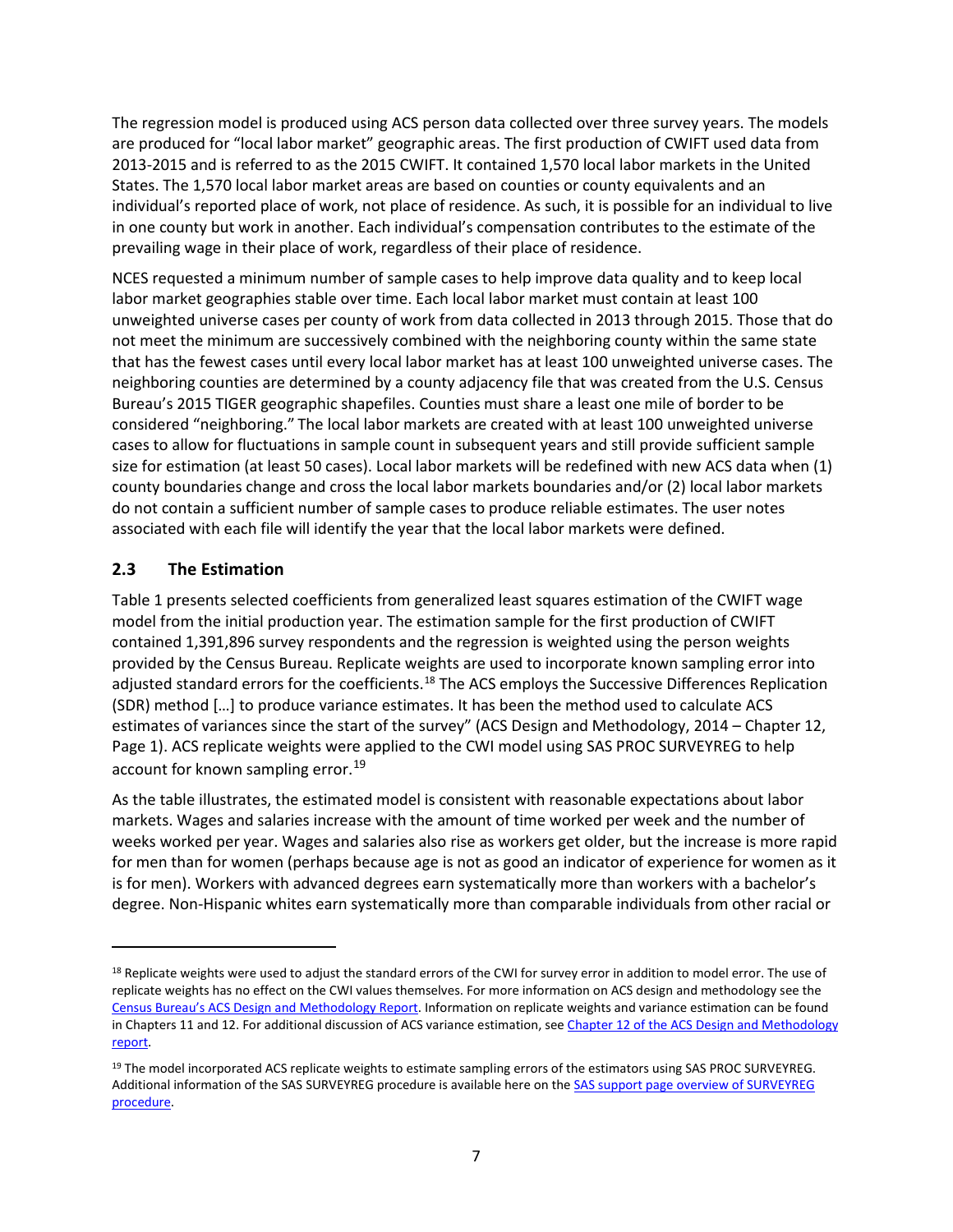ethnic groups. Workers who do not speak English earn substantially less than other college-educated workers, all other things being equal.

|                                                   | <b>STANDARD</b> |              |        |
|---------------------------------------------------|-----------------|--------------|--------|
|                                                   | <b>ESTIMATE</b> | <b>ERROR</b> |        |
| Usual Hrs. Worked Per Week (in logs)              | 0.9166          | 0.0030       | $***$  |
| 50 To 52 Weeks Worked                             | 0.5545          | 0.0045       | $***$  |
| 48 To 49 Weeks Worked                             | 0.4486          | 0.0063       | $***$  |
| 40 To 47 Weeks Worked                             | 0.3045          | 0.0058       | $***$  |
| 27 To 39 Weeks Worked                             | 0.0000          | 0.0000       |        |
| Female                                            | 0.3105          | 0.0137       | $***$  |
| Male                                              | 0.0000          | 0.0000       |        |
| Age                                               | 0.0847          | 0.0005       | $***$  |
| Age, Squared                                      | $-0.7861$       | 0.0056       | $***$  |
| Female*Age                                        | $-0.0161$       | 0.0007       | $***$  |
| Female*Age, Squared                               | 0.1275          | 0.0074       | $***$  |
| Not An English Speaker                            | $-0.5075$       | 0.0242       | $***$  |
| Bachelor's Degree                                 | $-0.2696$       | 0.0028       | $***$  |
| Master's Degree                                   | $-0.1561$       | 0.0027       | $***$  |
| <b>Professional Degree</b>                        | $-0.0519$       | 0.0038       | $***$  |
| <b>Doctoral Degree</b>                            | 0.0000          | 0.0000       |        |
| Hispanic                                          | $-0.1077$       | 0.0022       | $***$  |
| White, Alone                                      | 0.0617          | 0.0039       | $***$  |
| Black Or African American, Alone                  | $-0.0734$       | 0.0043       | $***$  |
| American Indian and Alaska Native, Alone          | $-0.0195$       | 0.0089       | $\ast$ |
| Asian, Alone                                      | $-0.0390$       | 0.0041       | $**$   |
| Native Hawaiian and Other Pacific Islander, Alone | $-0.0395$       | 0.0209       |        |
| Some other race, Alone                            | $-0.0111$       | 0.0079       |        |
| <b>Two Or More Races</b>                          | 0.0000          | 0.0000       |        |
| Undergraduate Degree Field Indicators?            | Yes             |              |        |
| Industry*Year Indicators?                         | Yes             |              |        |
| Occupation * Year Indicators?                     | Yes             |              |        |
| Local labor Market Indicators?                    | Yes             |              |        |
| <b>Number Of Observations</b>                     | 1,391,896       |              |        |

#### **Table 1. Selected coefficient estimates from the ACS model of log annual wage and salary income: 2013, 2014, and 2015**

Source: U.S. Census Bureau special tabulation.

Note: \*\* indicates that the coefficient is significantly different from zero at the 1-percent level while \* indicates a coefficient that is significantly different from zero at the 5-percent level.

Note: Due to OMB guidelines, respondents are asked separately about race and Hispanic origin. Respondents who identify as Hispanic will also have a race identified. For these data, 73% of Hispanic respondents identified as White, 15% identified as Some Other Race, 5% identified as Two Or More Races, 3% identified as Asian, 3% identified as Black or African American, and the remainder identified as American Indian, Alaska Native, or Native Hawaiian and Other Pacific Islander.

#### <span id="page-11-0"></span>**2.4 The Construction of Market-level and County-level Index Values**

The predicted wage level in each local labor market area captures systematic variations in labor earnings while controlling for demographics, industrial and occupational mix, and amount of time worked. The coefficient estimates from the regression analysis were used to predict the log wage and salary that a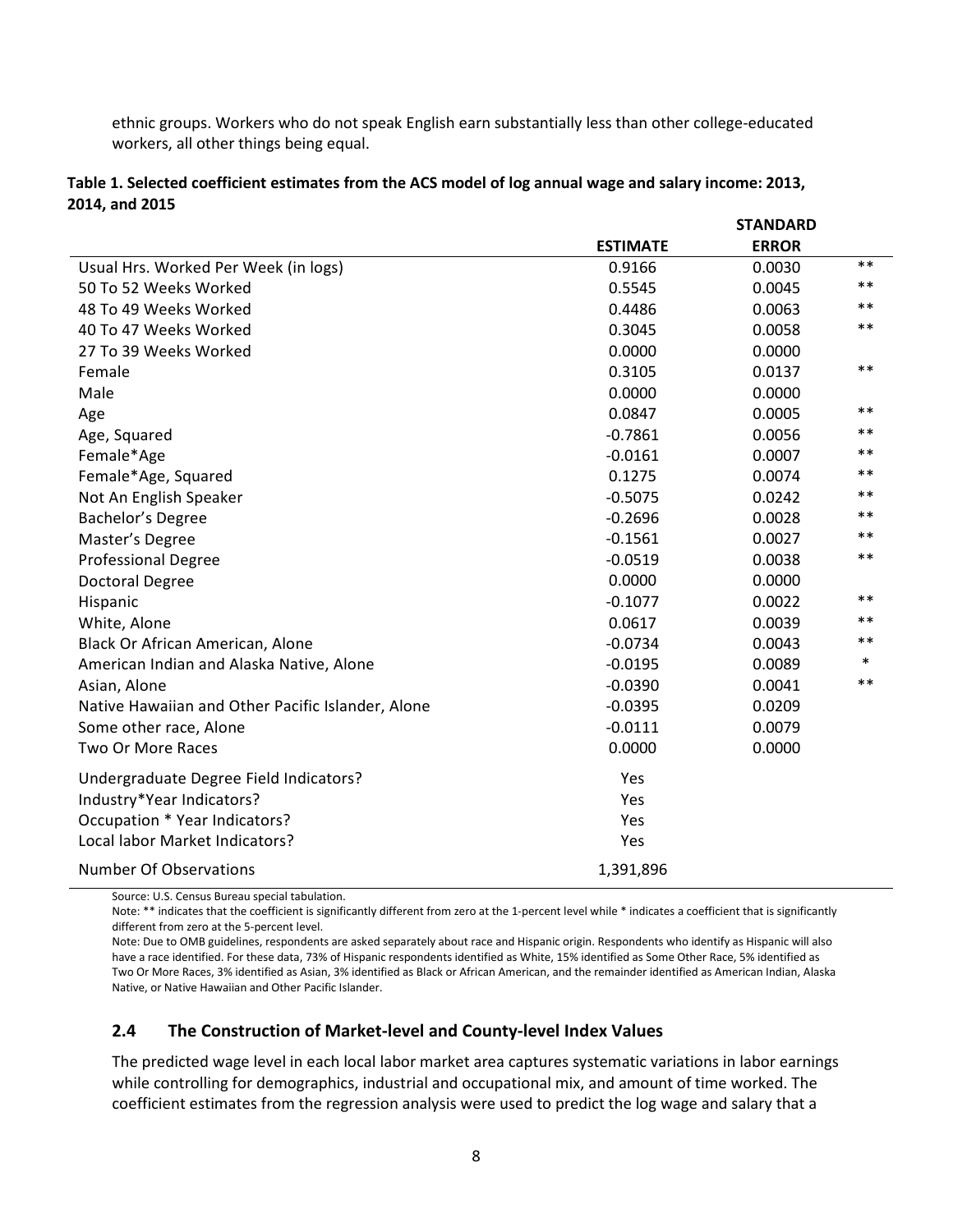person with average characteristics would earn in each location..<sup>[20](#page-12-2)</sup> Using those local predictions, the predicted log of wage and salary was calculated for each state and for the nation as a whole.<sup>[21](#page-12-3)</sup> The predicted wage level for each location is the exponent of the corresponding predicted log of wage and salary. In turn, the CWIFT for each location is the predicted wage level for that location divided by the national average predicted wage, which was \$62,655 for the 2015 CWIFT. The 2015 CWIFT ranged from 0.649 in rural Montana to 1.377 in New York County (Manhattan), New York.

A standard error for each predicted log of wage and salary was created and it incorporated both model and survey error. The standard error for the CWIFT in each geographic area is calculated by dividing one standard error of the predicted wage by the national average predicted wage.<sup>[22](#page-12-4)</sup> Among the 1,570 local labor market areas in the United States, the standard error for the 2015 CWIFT ranged from 0.004 in Los Angeles County, California to 0.160 in rural Colorado.

County-level index values are simply the index and standard error values of their corresponding local labor market. For example, Stafford County, Kansas is in a local labor market area made up of eight neighboring counties. All eight counties, including Stafford County, received that market's index value of 0.737.

## <span id="page-12-0"></span>**2.5 The Construction of LEA-level Index Values**

As a general rule, the CWIFT for a local education agency (LEA) is the CWIFT for the corresponding county. However, some LEAs span multiple counties. In those cases, the CWIFT for the LEA is a population-weighted average of the CWIFTs for each county in the LEA. The weights reflect the shares of school-aged children in each LEA who live in each county.<sup>[23](#page-12-5)</sup> For example, Abernathy Independent School District (ISD) straddles the border between Hale County, Texas and Lubbock County, Texas. For the 2015 CWIFT production, the U.S. Census Bureau estimated that 71 percent of Abernathy ISD's students live in Hale County and the remaining 29 percent live in Lubbock County using the FY15 Title I database with 2013/14 school district boundaries. Therefore, because the 2015 CWIFT for Hale County is 0.813 while the 2015 CWIFT for Lubbock County is 0.866, the 2015 CWIFT for Abernathy ISD is 0.828 (0.71\*0.813+ 0.29\*0.866).

## <span id="page-12-1"></span>**2.6 Changes from the Initial CWI**

 $\overline{\phantom{a}}$ 

Although the CWIFT is modeled after the baseline specification used to estimate the initial CWI, there are key differences beyond simple updating. Some of the differences arise from differences between the decennial census and the ACS. Others arise from the differences between restricted-use and public-use data files. Still other differences arise from enhancements in the modeling technique.

<span id="page-12-2"></span><sup>&</sup>lt;sup>20</sup> Formally, the predicted log wage level in each local labor market area (i.e. the least-squares mean or population marginal mean) is the mean wage level that would be expected from a balanced design holding all continuous variables at their means and all indicator variables at their population frequencies.

<span id="page-12-3"></span><sup>&</sup>lt;sup>21</sup> At the state and national levels, the predicted log wage is a weighted average of the local predicted log wages, where the weights are the local employment shares for the estimated population based on the sample definition in section 2.1.

<span id="page-12-4"></span><sup>&</sup>lt;sup>22</sup> In other words, for the 2015 CWIFT data, the dollar value of one standard error of the predicted wage divided by \$62,655 is the CWIFT standard error. The dollar value of one standard error of the predicted wage is calculated by adding one standard error of the predicted log wage to the log wage, taking the exponent, and then subtracting the predicted wage.

<span id="page-12-5"></span><sup>&</sup>lt;sup>23</sup> Data on the population aged 5-17 come from the U.S. Census Bureau's Small Area Income and Poverty Estimates (SAIPE). Of the estimates available for county pieces of school districts, the shares of the population aged 5-17 are most correlated with the shares of teachers.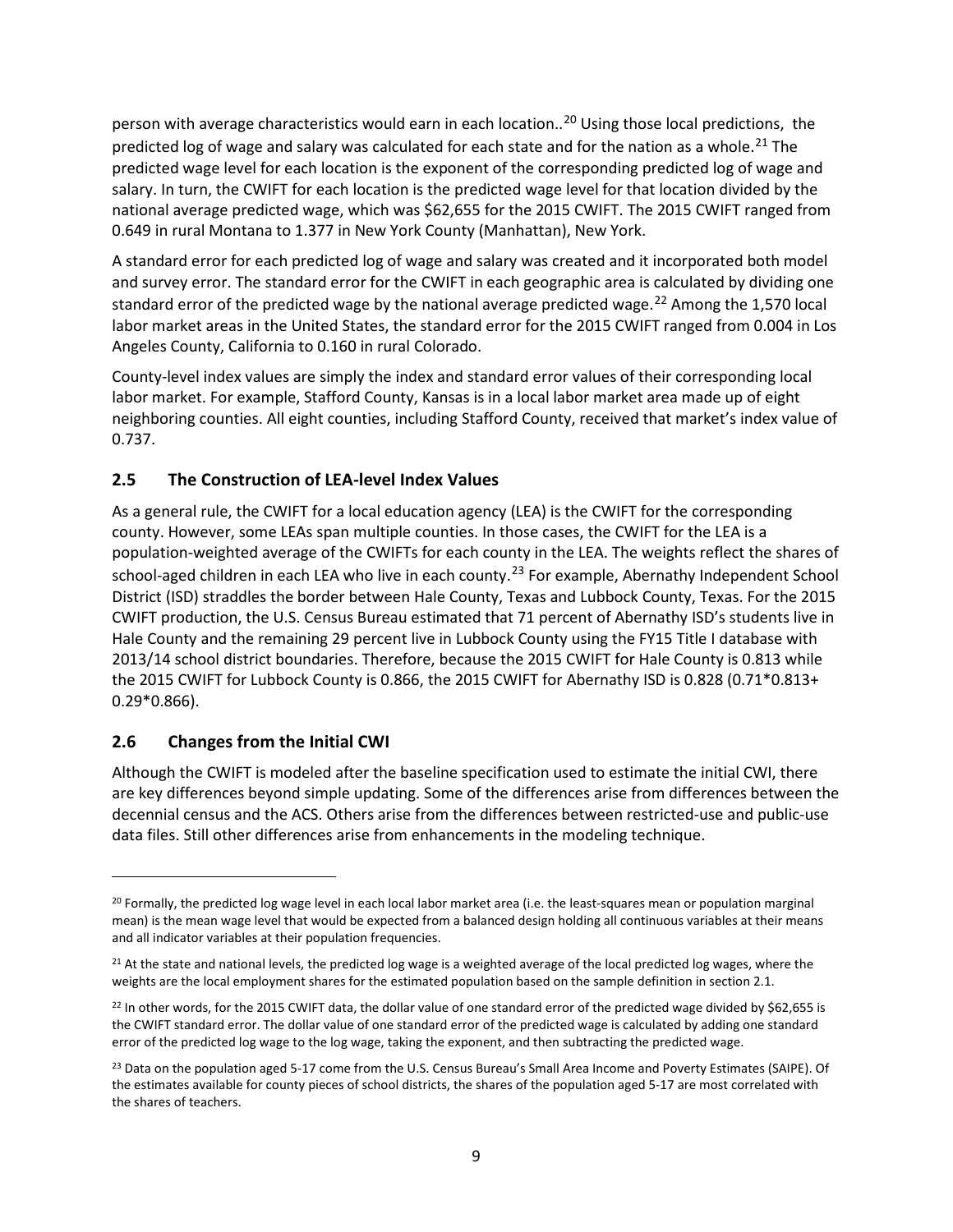The most obvious difference is the geography: the first CWIFT provided labor cost estimates for 1,570 local labor market areas based on counties and clusters of sparsely populated counties. In stark contrast, the initial CWI was based on 800 Census-defined place of work areas or metropolitan area aggregates of place of work areas. The increased geographic detail in the CWIFT—which is only possible with the restricted-use data—provides better representations of local labor market conditions than were possible with the initial CWI.

The enhanced geography of the CWIFT also facilitates the construction of more finely-grained index values for LEAs. With the initial CWI, school districts were matched to the labor market areas according to the county of record. Thus, an LEA that spanned more than one county had the CWI of the county where the head office (typically) was located. In contrast, the CWIFT for an LEA is a population-weighted average of the CWIFTs for each county in the LEA. Because LEAs may cross county lines, this change means that it is no longer necessarily the case that all of the LEAs in a local labor market have the same index values. In addition, changes from one year to the next in the CWIFT for a specific LEA could now arise from changes in the population weights as well as changes in the wage levels.

Differences in the survey questions between the decennial census and the ACS have led to changes in the specification of the hedonic wage model. The ACS measure of weeks-worked-per-year is categorical rather than continuous (as was the case with the decennial census) so the wage model changed accordingly. The ACS also contains data on the undergraduate field of degree that were not available with the decennial census. As was recommended by the expert review panel convened by NCES on the initial CWI, indicators for degree fields have been incorporated into the ACS hedonic wage model. Finally, the ACS collects data on occupations and industries that are based on more recent coding schemes than those used in the 2000 Census; those updated codes are used in the estimation of the ACS hedonic wage model.

Additional changes in the specification represent enhancements in modeling technique. The revised model includes the interaction between sex and age, to allow for age-earnings profile differences between men and women. It also includes indicators for whether or not the worker is Hispanic or does not speak English. Because the ACS model incorporates data from multiple years, it also incorporates the interaction between year indicators and the occupation or industry fixed effects. Whereas the initial hedonic wage model included random effects for states in the estimation, but did not include those random effects in the construction of the wage predictions, the ACS model does not include random effects at either stage (estimation or prediction), making the wage predictions more consistent with the underlying model. Unlike the initial model, the ACS model also incorporates replicate weights, which is consistent with the recommendations of the expert review panel on the initial CWI.

# <span id="page-13-0"></span>**3.0 User Guide**

 $\overline{\phantom{a}}$ 

There are CWIFT estimates for three different geographic levels:

1. The school district CWIFTs are created for each local education agency (LEA) in the Title I Database.<sup>[24](#page-13-1)</sup> The CWIFT for each LEA is either the CWIFT for the corresponding county, or a school age child population weighted average of the CWIFTs for the corresponding counties

<span id="page-13-1"></span><sup>&</sup>lt;sup>24</sup> User notes about the files will include information about which Title I database was used to weight LEAs that cross county lines.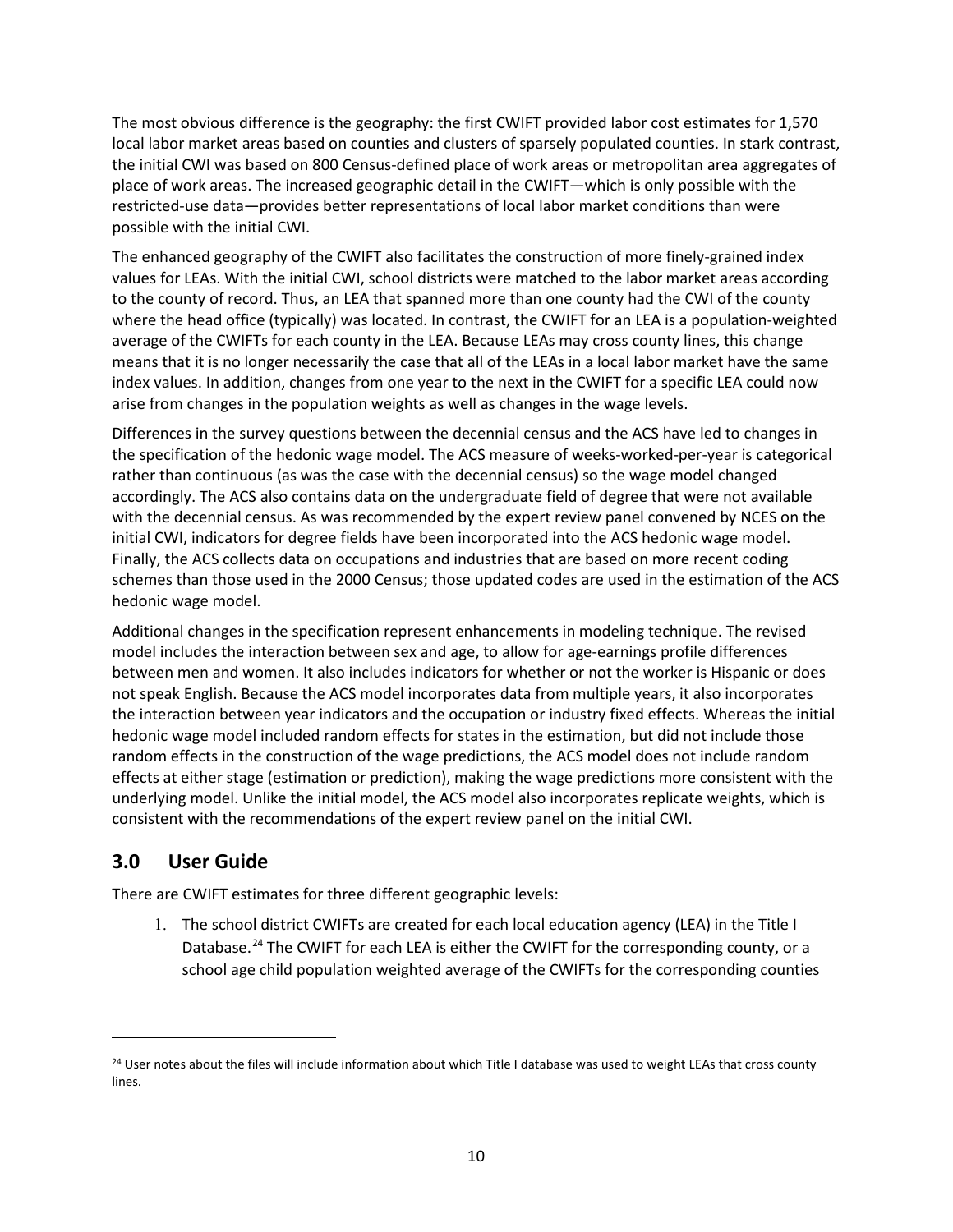when the LEA straddles county lines. The LEA boundaries are based on the U.S. Census Bureau's School District Review Program.[25](#page-14-2)

- 2. The county CWIFTs are created for each county or county equivalent in the United States. The local labor market areas used to construct the CWIFT are based on counties or county equivalents. The CWIFT ratio is created by dividing the exponent of the log wage of the local labor market area by the national average wage and each county receives its local labor market index value and standard error. The local labor market code is included to identify the counties in each market.
- 3. The state CWIFTs are based on the average predicted log wage for each state (including Washington, DC). The state average predicted log wage is a weighted average of the countylevel predicted log wages, where the weights are the local employment shares for the estimated population based on the sample definition in section 2.1. The state's CWIFT ratio is the exponent of the state's average predicted log wage divided by the national average wage.

# <span id="page-14-0"></span>**3.1 LEA CWIFT File Description**

The LEA-level CWIFT file is named CWIFT<yyyy> LEA<schyr>.txt, where <yyyy> indicates the final year from the ACS sample (i.e., 2015) and <schyr> indicates the school year of the LEA boundaries (i.e., 1314 for the 2013/14 school year). It includes the following data elements.

- LEAID The LEAID code uniquely identifies each local education agency (LEA) in the CCD database. It consists of seven characters: the two-digit state FIPS code (see Table 2) followed by a five-digit number that is unique to each agency within the state.
- *LEA\_NAME* Local Education Agency Name.
- *ST\_NAME* State name.
- *LEA\_CWIFTEST* CWIFT estimate for each LEA.
- *LEA\_CWIFTSE* CWIFT standard error for each LEA.

# <span id="page-14-1"></span>**3.2 County CWIFT File Description**

The Country-level CWIFT file is named CWIFT<yyyy>\_County.txt, where <yyyy> indicates the final year from the ACS sample (i.e., 2015). It includes the following data elements.

- *CNTY\_FIPS* The county code uniquely identifies each county. It consists of five characters: the two-digit state FIPS code followed by a three-digit Federal Information Processing Standard (FIPS) code for each county or county equivalent.
- *CNTY\_***NAME** County name.
- ST\_NAME State name.

l

*MKT<mktyr>* – The local labor market code identifies the local labor market that corresponds to the county. All counties that make-up a local labor market will have the same local labor market code. Some local labor markets are only made up of one county. *<mktyr>* identifies the final year of the ACS data used to define the markets.

<span id="page-14-2"></span><sup>&</sup>lt;sup>25</sup> For more information, see th[e Census Bureau's School District Review Program website.](https://www.census.gov/programs-surveys/sdrp.html) The school year is identified in the LEA file name.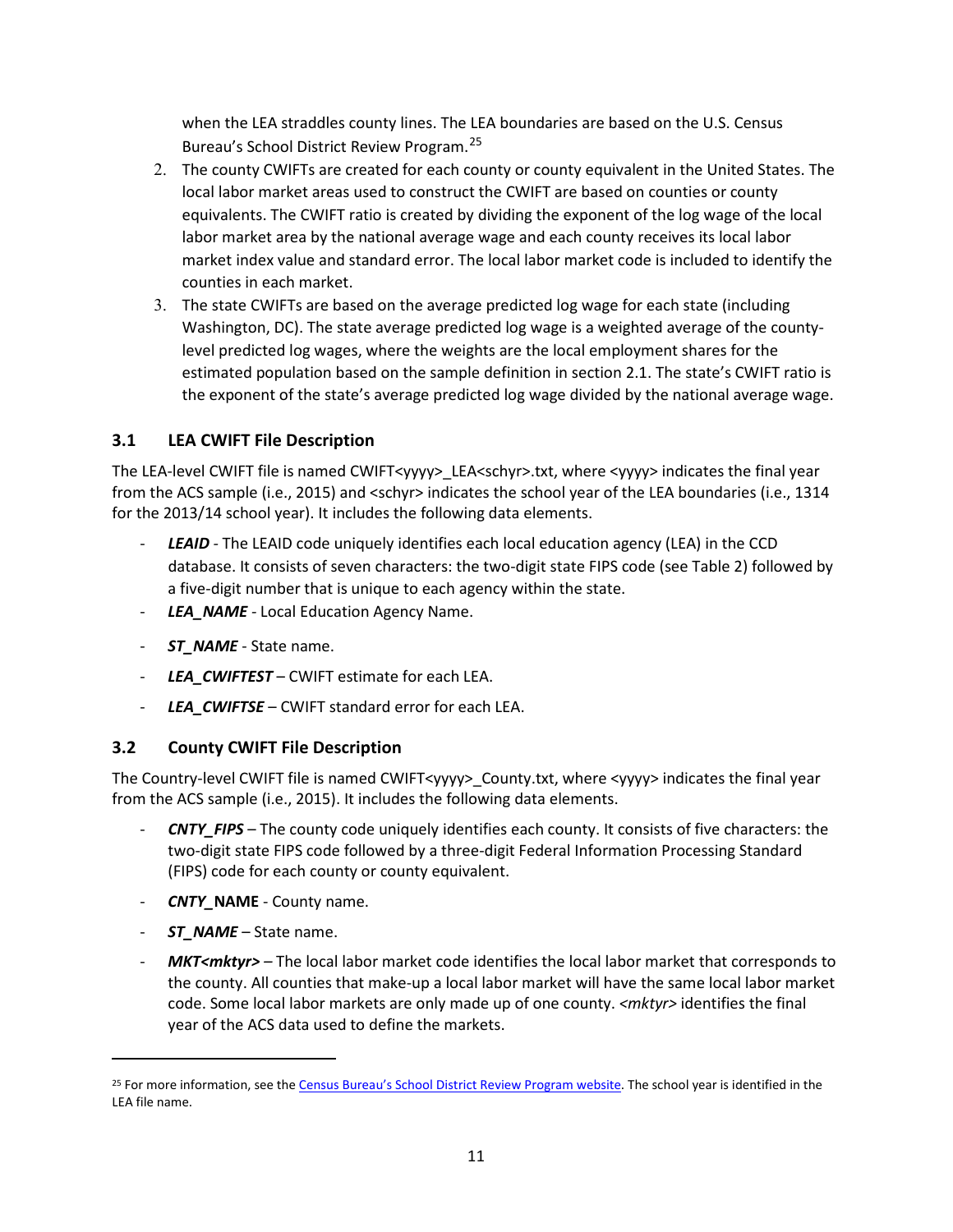- **CNTY\_CWIFTEST** CWIFT estimate for each county.
- *CNTY\_CWIFTSE* CWIFT standard error for each county.

### <span id="page-15-0"></span>**3.3 State CWIFT File Description**

The State CWIFT file is named CWIFT<yyyy> State.txt, where <yyyy> indicates the final year from the ACS sample (i.e., 2015). It includes the following data elements.

- **ST\_FIPS** Two-digit Federal Information Processing Standard (FIPS) code for the state.
- *ST\_NAME*  State name.
- **ST\_CWIFTEST** CWIFT estimate for each state.
- *ST\_CWIFTSE* CWIFT standard error for each state.

## <span id="page-15-1"></span>**3.4 Using the Index to Make Geographic Adjustments**

One important reason for the development of the CWIFT is to enable more meaningful comparisons across school districts. To normalize dollar amounts and make them comparable, divide the dollar amounts by the district-level CWIFT, which are already normalized to the national average wage. For example, suppose one wished to make an adjustment to expenditure data from the Elementary and Secondary Information (ELSI) system for the 2013-14 school year. The 2015 CWIFT for Los Angeles Unified School District 1.129. So the \$6,137 total current expenditures on salary per pupil in Los Angeles Unified for 2013-14,<sup>[26](#page-15-3)</sup> when normalized, are equal to \$5,436 (\$6,137 / 1.129). The 2013-14 total current expenditures on salary per pupil<sup>[27](#page-15-4)</sup> by Palm Beach County School District (in Florida) were \$5,433. Normalized to reflect the lower cost of hiring in this area, they are the equivalent of \$5,677 (\$5,433 / 0.957). In other words, even though Los Angeles Unified School District spent more than Palm Beach County School District in nominal terms, once the two dollar figures were adjusted for the difference in purchasing power between the two districts, Palm Beach County School District effectively spent \$241 more per pupil than did Los Angeles Unified School District.<sup>28</sup>

## <span id="page-15-2"></span>**3.5 Geographic Adjustment Applied to State Aid**

 $\overline{\phantom{a}}$ 

Because one of the great virtues of the CWIFT is that it is outside of school district control, another application of the CWIFT is to adjust state aid to a school district for differences in wages. For example, consider a program intended to provide an additional \$100 per pupil, but adjusted for geographic

<span id="page-15-3"></span><sup>26</sup> U.S. Department of Education, National Center for Education Statistics, Common Core of Data (CCD), "Local Education Agency (School District) Universe Survey Directory Data", 2014-15 v.1a; "School District Finance Survey (F-33)", 2013-14 (FY 2014) v.1a.

<span id="page-15-4"></span><sup>&</sup>lt;sup>27</sup> Current expenditures for salary are comprised of expenditures for the day-to-day operation of schools and school districts for public elementary and secondary education. General administration expenditures and school administration expenditures are included in current expenditures. Expenditures associated with repaying debts and capital outlays (e.g., purchases of land, school construction, and equipment) are excluded from current expenditures. Programs outside the scope of public prekindergarten through grade 12 education, such as community services and adult education are not included in current expenditures. Payments to private schools and payments to charter schools outside of the school district are also excluded from current expenditures.

<span id="page-15-5"></span><sup>&</sup>lt;sup>28</sup> The Los Angeles Unified School District CWIFT SE is 0.004 resulting in an adjusted SE value of  $\pm$ \$25, The Palm Beach County School District CWIFT SE is 0.007 resulting in an adjusted SE value of ±\$38. The comparison of adjusted values \$5,436 and \$5,677 is significant at the 95% confidence level.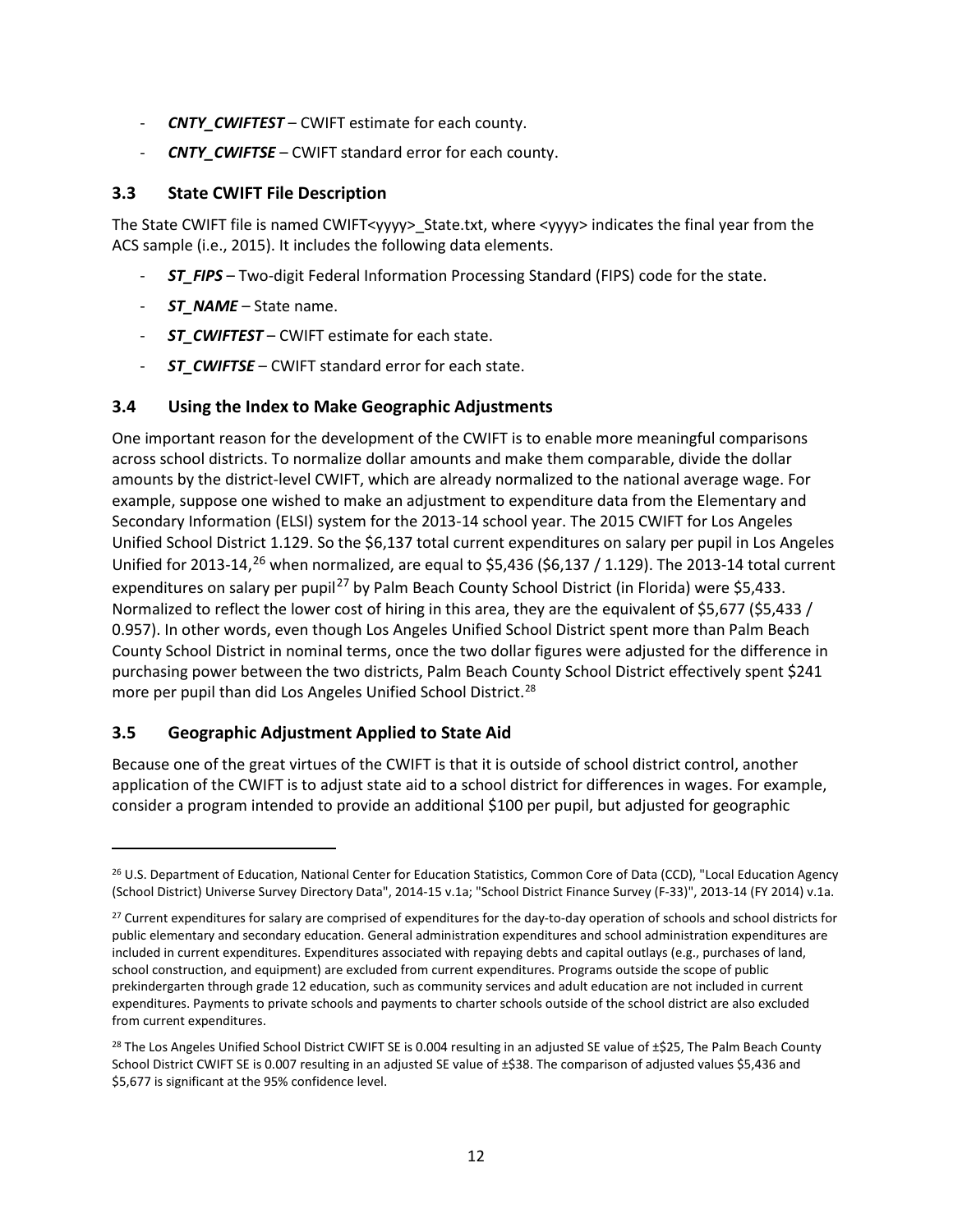variations in the cost of education. The 2015 CWIFT for New Rochelle, NY in 2015 is 1.163, or 16.3 percent higher than the national average; the 2015 CWIFT for Buffalo, NY is 0.902, or approximately 10 percent lower than the national average. Therefore, to receive the same increase in purchasing power as a \$100 increase in Buffalo City School District, New Rochelle City School District would need to receive  $$128.94 ($100*(1.163 / 0.902))$ .<sup>[29](#page-16-2)</sup>

# <span id="page-16-0"></span>**3.6 Standard Errors**

The standard error of each predicted wage level indicates the precision with which it was measured. Dividing one standard error of each predicted wage by the national average wage yields the standard error of the CWIFT, which ranges from 0.004 in Los Angeles County, California to 0.160 in rural Colorado for the 2015 CWIFT.

# <span id="page-16-1"></span>**4.0 Glossary**

l

*American Community Survey (ACS)* An ongoing survey conducted by the U.S. Census Bureau. It has replaced the decennial census as the primary source of detailed demographic information about the U.S. population.

*Elementary/Secondary Education*Programs providing instruction, or assisting in providing instruction, for students in grades preK–12 and ungraded programs.

*Fiscal Year (FY)*The 12-month period to which the annual operating budget applies. At the end of the fiscal year, the agency determines its financial condition and the results of its operations.

*Local Labor Market*A labor market is an economically integrated area within which individuals can reside and find employment within a reasonable distance or can readily change jobs without changing their place of residence (as defined by the U.S. Bureau of Labor Statistics on the [Local Area](https://www.bls.gov/lau/laufaq.htm#Q06)  [Unemployment Statistics website\)](https://www.bls.gov/lau/laufaq.htm#Q06). Local labor markets are the units of analysis for the Comparable Wage Index study. They are geographic regions (either individual counties or groupings of neighboring counties) that have the same value for a comparable wage index.

**Local Education Agency (LEA)** Often called a school district; primary responsibility is to operate public schools or to contract for public school services.

<span id="page-16-2"></span><sup>&</sup>lt;sup>29</sup> The New Rochelle City School District CWIFT SE is 0.01 and the adjusted SE value of the ratio is 0.48. The comparison of a \$128.94 increase to a \$100 increase is significant at the 95% confidence level.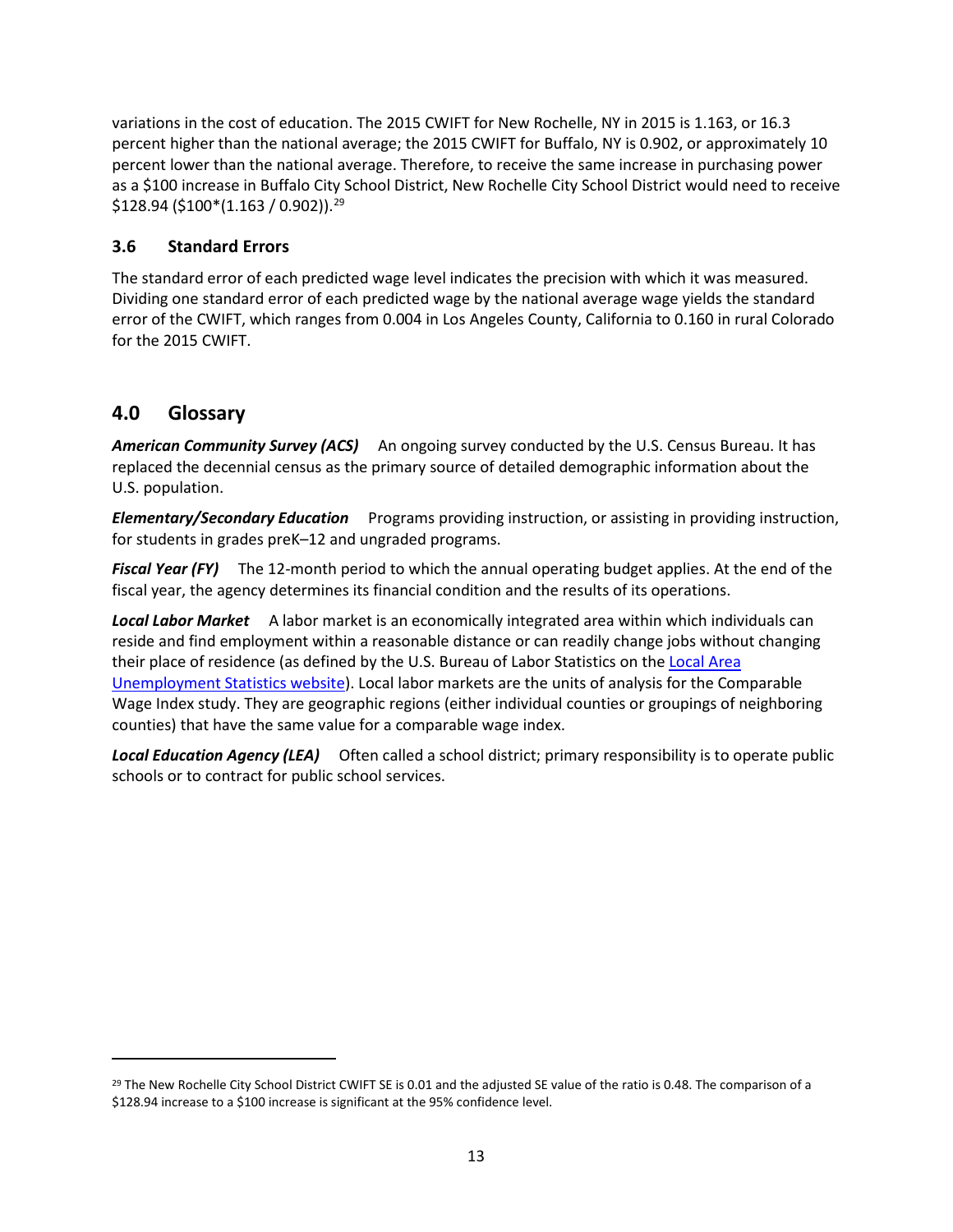| State abbreviation           | State name           | FIPS State code |
|------------------------------|----------------------|-----------------|
| AL                           | Alabama              | 01              |
| AK                           | Alaska               | 02              |
| AZ                           | Arizona              | 04              |
| AR                           | Arkansas             | 05              |
| CA                           | California           | 06              |
| CO                           | Colorado             | 08              |
| <b>CT</b>                    | Connecticut          | 09              |
| DE                           | Delaw are            | 10              |
| DC                           | District of Columbia | 11              |
| FL                           | Florida              | 12              |
| GA                           | Georgia              | 13              |
| H                            | Haw aii              | 15              |
| ID                           | Idaho                | 16              |
| L                            | Illinois             | 17              |
| $\mathbb N$                  | Indiana              | 18              |
| IA                           | low a                | 19              |
| KS                           | Kansas               | 20              |
| KY                           | Kentucky             | 21              |
| LA                           | Louisiana            | 22              |
| <b>ME</b>                    | Maine                | 23              |
| <b>MD</b>                    | Maryland             | 24              |
| <b>MA</b>                    | Massachusetts        | 25              |
| MI                           | Michigan             | 26              |
| MN                           | Minnesota            | 27              |
| <b>MS</b>                    | Mississippi          | 28              |
| <b>MO</b>                    | Missouri             | 29              |
| МT                           | Montana              | 30              |
| <b>NE</b>                    | Nebraska             | 31              |
| <b>NV</b>                    | Nevada               | 32              |
| <b>NH</b>                    | New Hampshire        | 33              |
| <b>NJ</b>                    | New Jersey           | 34              |
| <b>NM</b>                    | New Mexico           | 35              |
| <b>NY</b>                    | New York             | 36              |
| <b>NC</b>                    | North Carolina       | 37              |
| <b>ND</b>                    | North Dakota         | 38              |
| OH                           | Ohio                 | 39              |
| OK                           | Oklahoma             | 40              |
| 0R                           | Oregon               | 41              |
| PA                           | Pennsylvania         | 42              |
| $R_{\rm I}$                  | Rhode Island         | 44              |
| $\operatorname{\textsf{SC}}$ | South Carolina       | 45              |
| $\mathsf{SD}$                | South Dakota         | 46              |
| ${\sf TN}$                   | Tennessee            | 47              |
| ${\sf TX}$                   | Texas                | 48              |
| UT                           | Utah                 | 49              |
| VT                           | Vermont              | 50              |
| VA                           | Virginia             | 51              |
| <b>WA</b>                    | Washington           | 53              |
| WV                           | West Virginia        | 54              |
| WI                           | Wisconsin            | 55              |
| WY                           | Wyoming              | 56              |

Table 2. Federal Information Processing Standards State Codes, by state abbreviation and state name

SOURCE: U.S. Department of Commerce, National Institute of Standards and Technology, Computer Systems Laboratory. *Federal Information Processing Standards Publication 5-2, Codes for the Identification of the States* , *The District of Columbia and the Outlying Areas of the United States, and Associated Areas.* Gaithersburg, MD: 1970. 14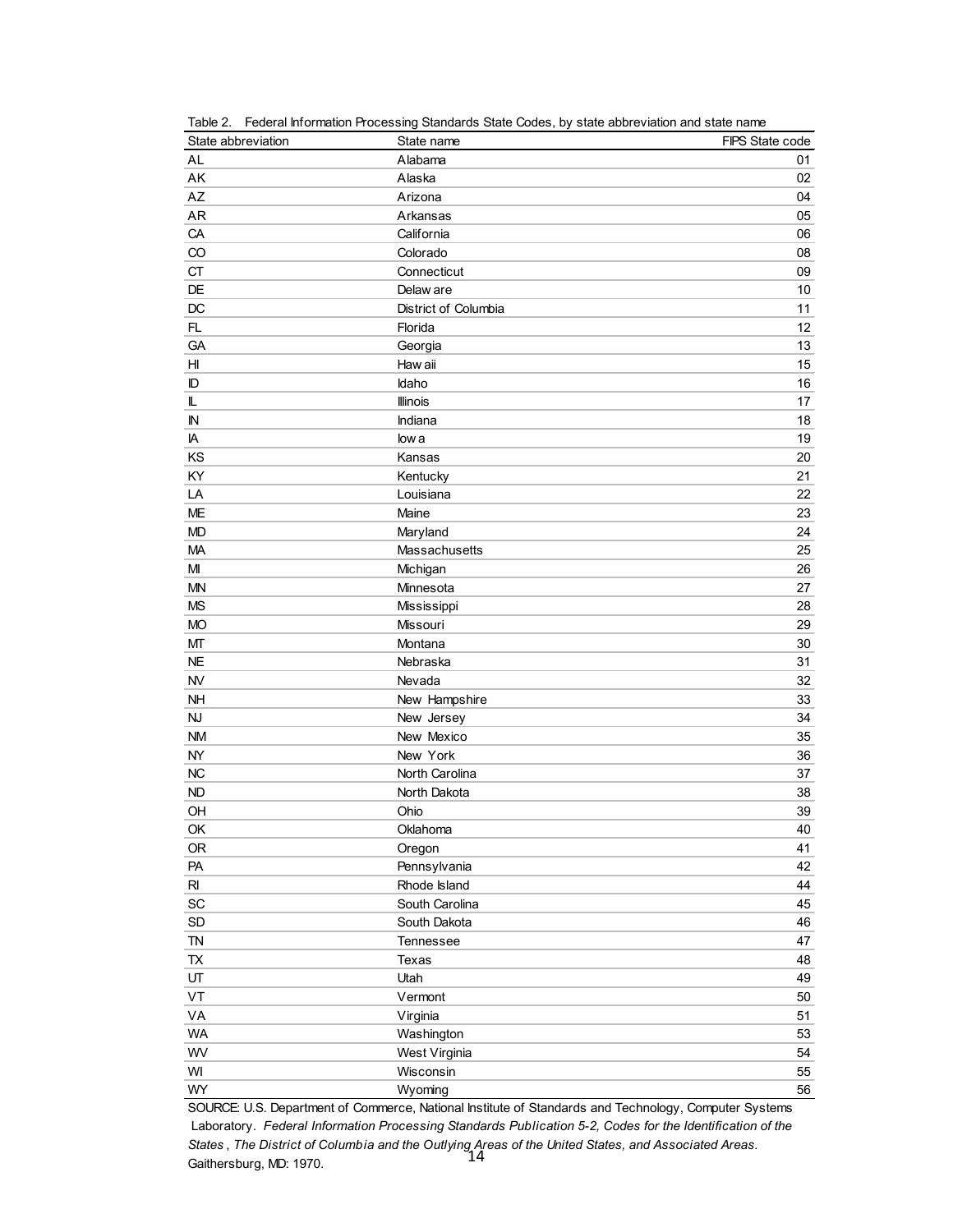## <span id="page-18-0"></span>**5.0 References**

- Alexander, C.D., Gronberg, T., Jansen, D., Keller, H., Taylor, L.L., and Treisman, P.U. (2000). *A Study of Uncontrollable Variations in the Costs of Texas Public Education* (summary report prepared for the 77th Texas Legislature). Austin, TX: Charles A. Dana Center, University of Texas at Austin.
- Barrow, S. (1994). *Cost of Education Differentials Across the States* (NCES 94-05). U.S. Department of Education. Washington, DC: National Center for Education Statistics Working Paper.
- Brazer, H.E., and Anderson, A.P. (1975). A Cost Adjustment Index for Michigan School Districts. In E. Tron (Ed.), *Selected Papers in School Finance, 1975* (pp. 23–81). Washington, DC: U.S. Office of Education.
- Cohen, C., and Johnson, F. (2004). *Revenues and Expenditures for Public Elementary and Secondary Education: School Year 2001-02* (NCES 2004-341). U.S. Department of Education. Washington DC: National Center for Education Statistics.
- Chambers, J.G. (1998). *Geographic Variations in Public Schools Costs* (NCES 98-04)*.* U.S. Department of Education. Washington, DC: National Center for Education Statistics Working Paper.
- Chambers, J.G. (1997). *Measuring Inflation in Public Schools Costs* (NCES 97-43)*.* U.S. Department of Education. Washington, DC: National Center for Education Statistics Working Paper.
- Duncombe, W., Lukemeyer, A., and Yinger, J. (2003). Financing an Adequate Education: A Case Study of New York. In W.J. Fowler Jr. (Ed.), *Developments in School Finance*: *2001–02* (NCES 2003-403) (pp. 127–153). U.S. Department of Education, National Center for Education Statistics. Washington, DC: U.S. Government Printing Office.
- Fowler, W.J., Jr., and Monk, D.M. (2001). *A Primer for Making Cost Adjustments in Education* (NCES 2001-323). U.S. Department of Education. Washington, DC: National Center for Education Statistics.
- Goldhaber, D. (1999). An Alternative Measure of Inflation in Teacher Salaries. In W.J. Fowler Jr. (Ed.), *Selected Papers in School Finance, 1997–99* (NCES 1999-334) (pp. 29–54). U.S. Department of Education. Washington, DC: National Center for Education Statistics.
- Guthrie, J.W., and Rothstein, R. (1999). Enabling "Adequacy" to Achieve Reality: Translating Adequacy into State School Finance Distribution Arrangements. In H.F. Ladd, R. Chalk, and J.S. Hansen (Eds.), *Equity and Adequacy in Education Finance* (pp. 209–259)*.* Washington, DC: National Academy Press.
- Hanushek, E.A. (1999). Adjusting for Differences in the Costs of Educational Inputs. In W.J. Fowler Jr. (Ed.), *Selected Papers in School Finance, 1997–99* (NCES 1999-334) (pp. 13–27). U.S. Department of Education. Washington, DC: National Center for Education Statistics.
- Hirsch, B.T., Husain, M.M., and Winters, J.V. (2016). Multiple Job Holding, Local Labor Markets, and the Business Cycle. *IZA Journal of Labor Economics, 5*: 4.
- Karr, A.F., and Kinney, S.K. (2012). NISS/NCES Technical Expert Panel on the NCES Comparable Wage Index, Final Report Draft. Washington, DC: National Center for Education Statistics.